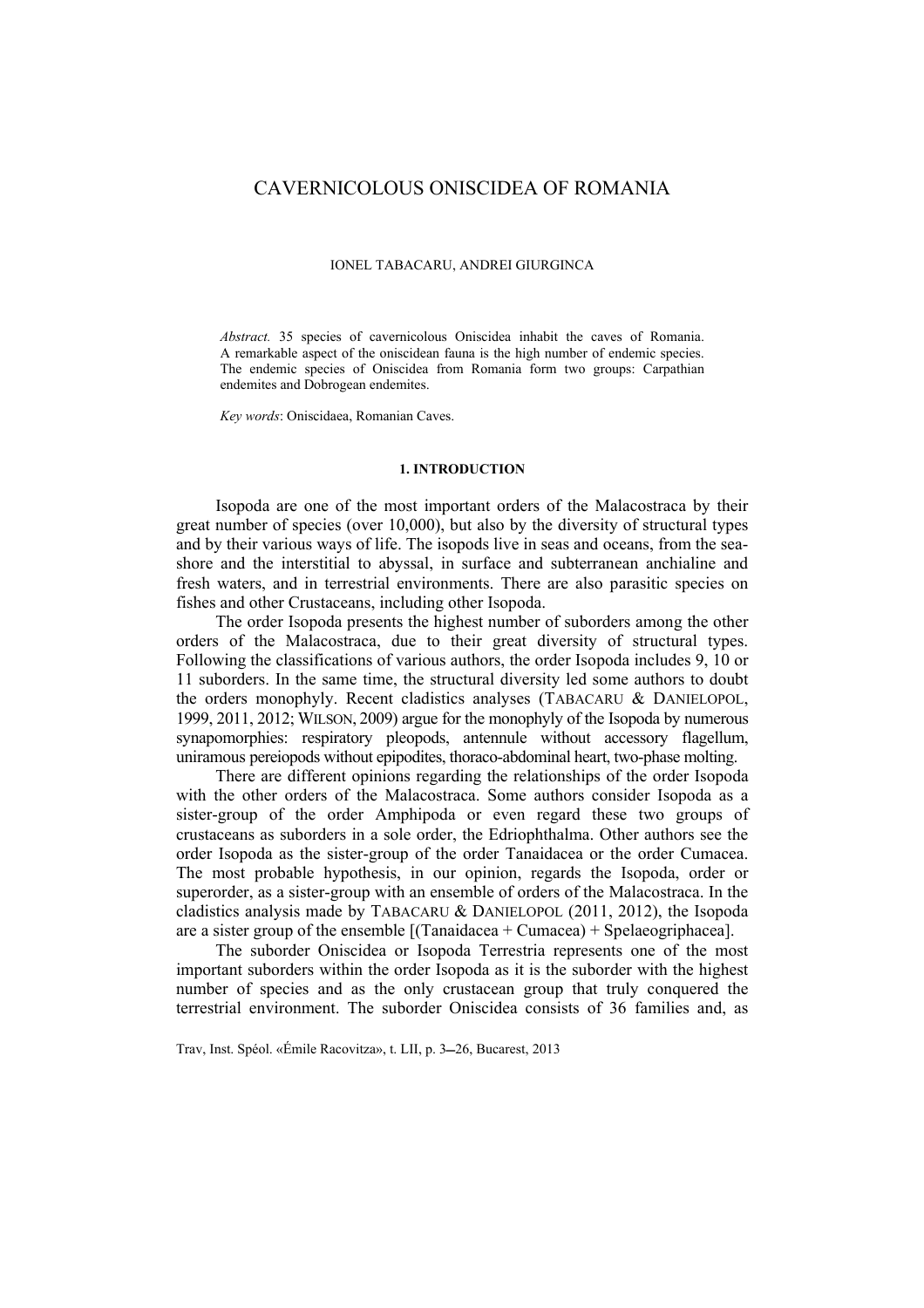pointed by Schmalfuss in the world catalogue of the Oniscidea, 3637 valid species were recorded up to 2004. However, we have to point out that one of the greatest specialists in the terrestrial isopods, the zoologist Albert Vandel, repeatedly considered the Oniscidea as a heterogeneous, polyphyletic, group. In Vandel's opinion, the Tylidae are a phyletic line separated from the other Oniscidea. On the other hand, after describing an aquatic species of the Trichoniscidae, *Cantabroniscus primitivus* Vandel, 1965, he considers it as a persistence of the primitive state and that the Trichoniscidae form the third independent phyletic line, included in the heterogeneous group Oniscidea.

In the present, the inclusion of the Tylidae within the Oniscidea is argued by numerous synapomorphies. Regarding the aquatic way of life, we have to point out that it was found at species from various families of the Oniscidea (TABACARU, 2002), but strong reasons argue against a persistence of the primitive way of life and in favor of a secondary adaptation (TABACARU & DANIELOPOL, 1996, TABACARU, 2002, SCHMALFUSS, 2005).

Among the clear synapomorphies arguing for the monophyly of the Oniscidea, we can emphasize: the reduction of the antennule to three articles, mandibles without a palpus, the reduction of the maxilla to a sole, unitary piece, the reduction of the endopodial blade of the second male pleopode to a basal article of the appendix masculina, the presence of a scale system ensuring the circulation of a liquid on the body surface.

The Oniscidea are certainly a phyletic line which separated early from the other Isopoda. Some characters, it is supposed, point to a common ancestor with that of the suborder Calabozoa.

The Oniscidea inhabit the terrestrial environment beginning with habitats with a high degree of humidity (marine and fresh water shores, marine and fresh water interstitial, endogeous, leaf-litter, humid moss, rotten wood, caves) to relatively arid, steppic, environments. Also, there are myrmecophyllic, termitophyllic and sinanthropic species found in cellars, wood deposits, greenhouses and various plant cultures.

The study of the terrestrial isopods presents a special interest due to their role in the soil biology and their importance in the understanding of the problems regarding the evolution, the adaptation to the environment and the historical biogeography of the terrestrial faunas from various regions.

## **2. GENERAL VIEW ON THE ONISCIDEAN FAUNA OF ROMANIA**

As the first descriptions of Oniscidea collected in Romania were published since the XIX<sup>th</sup> century (*Trachelipus trilobatus Stein*, 1859, *Trachelipus ater* Budde-Lund, 1896, *Armadillidium jaqueti* Dollfus, 1897) and that there are two volumes belonging to the series "Fauna României" concerning the terrestrial isopods (RADU, 1983, 1985), it might be assumed that this group of crustaceans is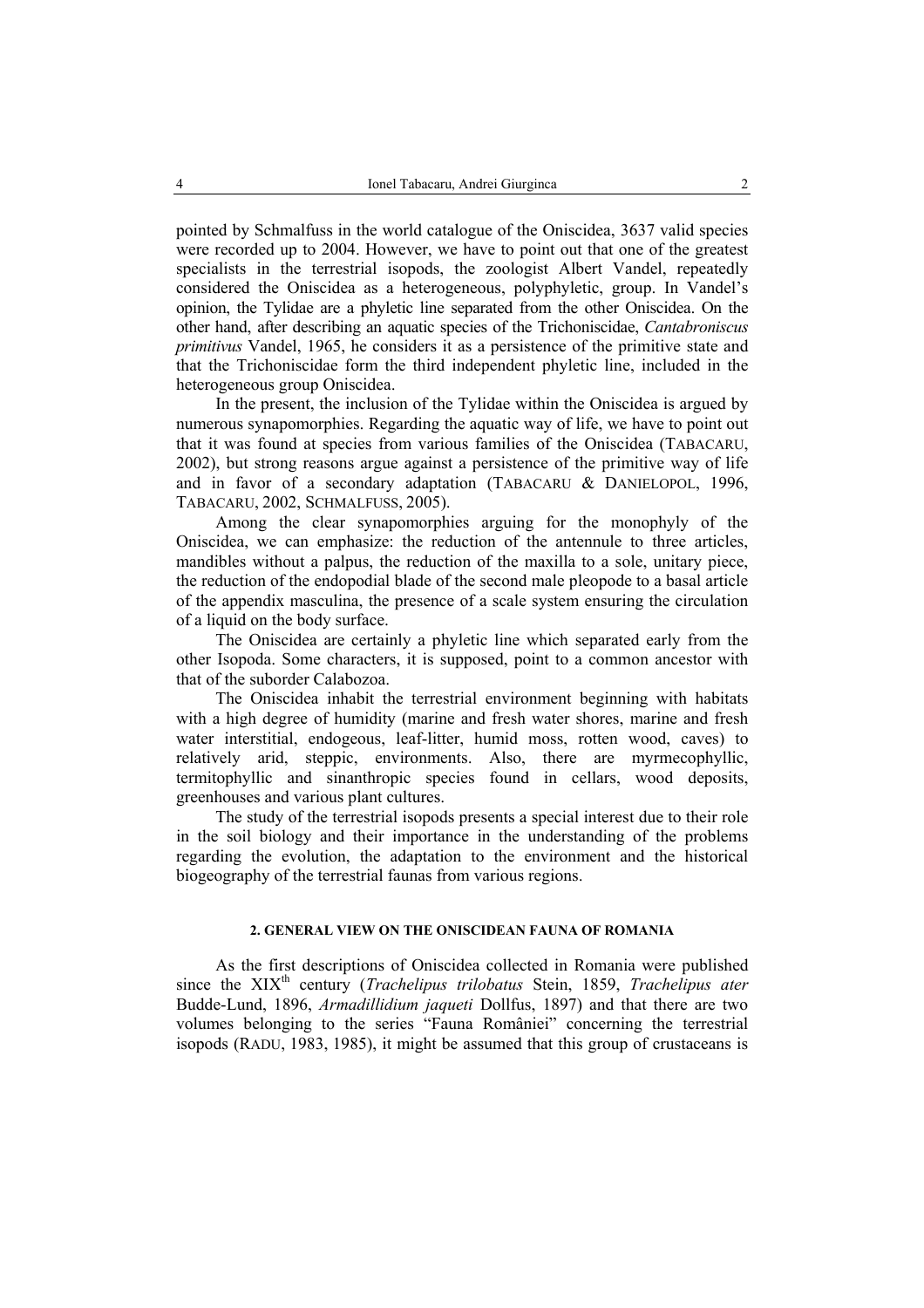well studied in Romania. Actually, many species are extremely difficult to identify, some species are doubtful and should be revised, respectively re-described or synonymized, while on another hand, in less studied regions or biotopes, there might be new species either for our country or for science. Thus, following the publication of the two volumes from the series "Fauna României", 10 new species for science were discovered and described. Also, from the 120 species included in the aforementioned volumes, for 40 species the author specifies that they were not found in Romania and the presence of some of them is highly improbable. Comparing the inventory of the species recorded from Romania with the world catalogue of the valid species of Oniscidea (SCHMALFUSS, 2003), we can note the following synonymies: *Platyarthrus schoebli* Budde-Lund,1885 syn. *P. reticulatus* Radu, 1959; *Cylisticus transsilvanicus* Verhoeff, 1908 syn. *C. major* Radu, 1951; *Nagurus cristatus* (Dollfus, 1889) syn. *Bifrontonia femina* Radu, 1960; *Trachelipus ater* (Budde-Lund, 1856) syn. *T. vareae* (Radu, 1949); *Trachelipus trilobatus* (Stein, 1859) syn. *T. racovitzai* (Radu, 1948); *Trachelipus ratzeburgii* (Brandt, 1833) syn. *T. bujori* Radu, 1950; *Trachelipus rathkii* (Brandt, 1833) syn. *T. pleonglandulatus*  Radu, 1950; *Trachelipus difficilis* (Radu, 1950) syn. *T. waechtleri* Strouhal, 1951; *Trachelipus arcuatus* (Budde-Lund, 1885) syn. *T. pseudoratzeburgi* Verhoeff, 1907; *Porcellionides myrmecophilus* (Stein, 1859) syn. *P. nitidus* (Radu, 1951).

Up to the present, there are 89 species belonging to 29 genera known from Romania (the number of species is written between parentheses): *Ligidium* (3), *Mesoniscus* (1 – with three subspecies), *Caucasonethes* (1), *Hyloniscus* (8), *Biharoniscus*  (2), *Trichoniscoides* (1), *Androniscus* (1 – with two subspecies), *Trichoniscus* (8), *Stylohylea* (1), *Haplophthalmus* (10), *Monocyphoniscus* (1), *Banatoniscus* (1), *Thaumatoniscellus* (1), *Buddelundiella* (2), *Trichorina* (1), *Platyathrus* (5), *Halophiloscia* (1), *Chaetophiloscia* (2), *Oniscus* (1), *Cylisticus* (3), *Nagurus* (1), *Protracheoniscus* (3), *Porcellium* (6), *Trachelipus* (10), *Porcellionides* (2), *Leptotrichus* (1), *Porcellio* (4), *Armadillidium* (8), *Kithironiscus* (1).

Among the 14 families recorded in Romania, the Trichoniscidae has the highest number of species (35), followed by the Trachelipodidae with 17 species, Armadillidiidae with 8 species, Porcellionidae with 7 species, Platyarthridae with 6 species, Ligiidae, Cylisticidae and Agnaridae with 3 species each, Buddelundiellidae and Phylosciidae with 2 species each, Mesoniscidae, Halophilosciidae, Oniscidae and Scleropactidae with 1 species each.

Analyzing the Romanian fauna of Oniscidea from a zoogeographic point of view, we have to leave aside the expansive or sinanthropic species such as *Ligidium hypnorum* (Cuvier, 1792), *Hyloniscus riparius* (C.L.Koch, 1838), *Trichoniscus pusillus* Brandt, 1833, *T. pygmaeus* G.O.Sars, 1898, *Haplophthalmus danicus*  Budde-Lund, 1880, *Platyarthrus hoffmannseggii* Brandt, 1833, *Oniscus asellus*  Linnaeus, 1758, *Cylisticus convexus* (De Geer, 1778), *Porcellionides pruinosus*  (Brandt), *Porcellio scaber* Latreille, 1804, *P. laevis* (Latreille, 1804), *P. dilatatus*  Brandt, 1833, *P. spinicornis* Say, 1818, *Armadillidium vulgare* Latreille, 1804, *A. nasatum* Budde-Lund, 1885, *Nagurus cristatus* (Dollfus, 1889).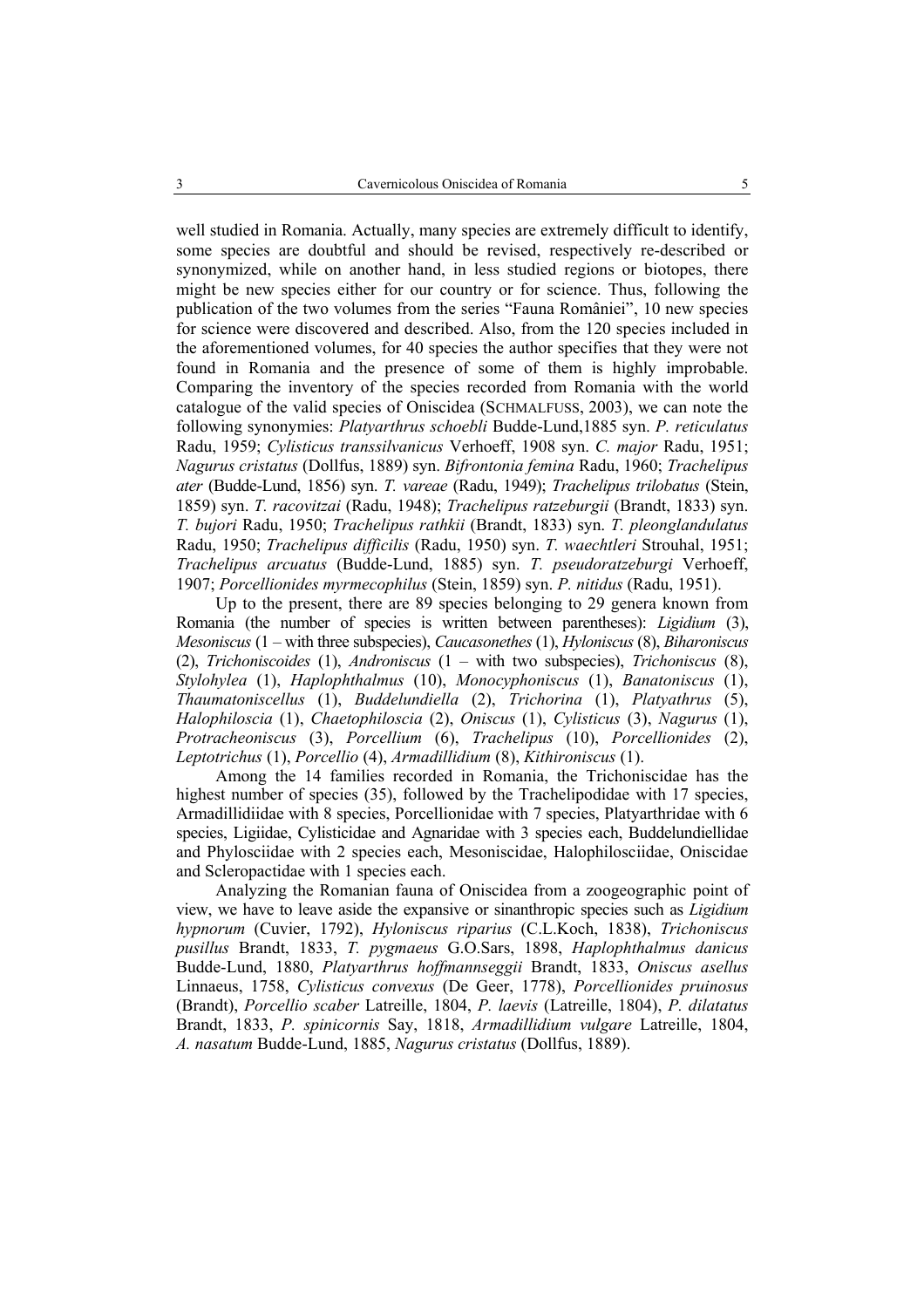A remarkable aspect of the oniscidean fauna is the high number of endemic species. According to the latest data, 40 endemic species and 4 endemic subspecies are known from Romania. This is, obviously, a high percentage of specific endemicity that can be explained by the high number of cavernicolous species.

Within the zoogeographical analyses, the endemic species are, sometimes, regarded similarly with the autapomorphies or the monophiletic taxa within the phylogenetic analyses, as without a value in establishing the relationships with the fauna of other regions. But the endemic species argue for the age and the isolation of that fauna. However, for the group specialists, the endemic species, by taxonomic studies, can provide important indications concerning the origin and the zoogeographic relationships of the fauna.

In the two "Fauna României" volumes, there are 5 endemic genera: *Ropaloniscus* Radu, 1976, *Bifrontonia* Radu, 1960, *Biharoniscus* Tabacaru, 1963, *Thaumatoniscellus* Tabacaru, 1973 and *Banatoniscus* Tabacaru, 1991. But the genus *Ropaloniscus* was synonymized with *Hyloniscus* Verhoeff, 1908 and the genus *Bifrontonia* with *Nagurus* Holthuis, 1949. The genus *Thaumatoniscellus* was also found in Croatia, with a new, troglobitic, species.

The endemic species of Oniscidea from Romania form two groups: Carpathian endemites and Dobrogea endemites.

Until now, 8 endemic species and 1 endemic subspecies have been described from Dobrogea: *Caucasonetes vandeli* Tabacaru, 1993, *Haplophthalmus orientalis* Radu, Radu & Cadariu, 1956, *H. movilae* Gruia & Giurginca, 1998, *Trichorina dobrogica* Radu, 1964, *Platyarthrus dobrogicus* Radu, 1951, *Leptotrichus pilosus dobrogicus* Radu, 1973, *Trachelipus troglobius* Tabacaru & Boghean, 1989, *Armadillidium tabacarui* Gruia, Javorschi & Sarbu, 1994 and *Kithironiscus dobrogicus* Tabacaru & Giurginca, 2003.

Analyzing the fauna of Oniscidea from Dobrogea, the presence of *Monocyphoniscus babadagensis* Radu, 1965, *Platyarthrus atanassovi* Verhoeff, 1936, *P. coronatus* Radu, 1985 and one endemic species of the genus *Kithironiscus* Schmalfuss, 1995 and the species *Leptotrichus pilosus* Dollfus, 1905 we can underline an obvious close relationship with the East-Balcanic and East-Mediterranean fauna. The presence in Dobrogea of the species *Protracheoniscus scythicus* Demianowicz, 1932, *Armadillidium traiani* Demianowicz, 1932, *A. jaqueti* Dollfus, 1897 points to a relationship with the fauna of regions situated northward to Dobrogea, eastward from River Prut.

From the Romanian Carpathians, 31 endemic species and 4 endemic subspecies are known. Some are typical for a single Carpathian sector only; other species have a wider spreading. From the Eastern Carpathians, 5 endemic species and 2 endemic subspecies are recorded: *Mesoniscus graniger moldavicus* Radu, 1977, *Hyloniscus motasi* (Radu, 1976), *Haplophthalmus medius* Radu, Radu & Cadariu, 1956, *Cylisticus brachyurus* Radu, 1951, *Protracheoniscus politus carpaticus* Verhoeff, 1928, *Trachelipus radui* Tomescu & Olariu, 2000 and *Porcellium transsylvanicum*, Tomescu, Teodor, Ferenti, 2012.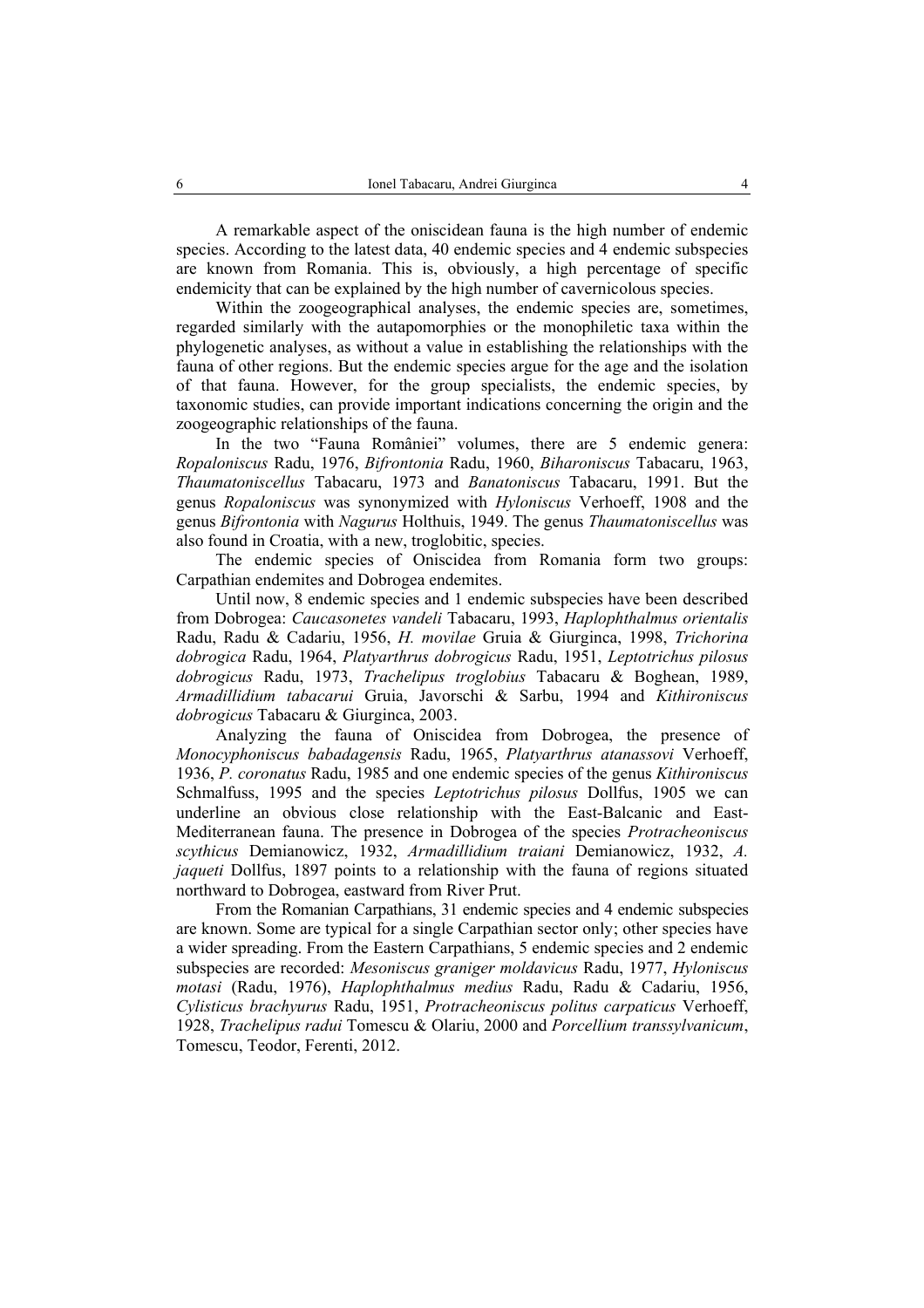From the Apuseni Mountains, 7 endemic species and 1 endemic subspecies are known: *Mesoniscus graniger dragani* Giurginca, 2003, *Biharoniscus racovitzai*  Tabacaru, 1963, *B. fericeus* Tabacaru, 1973, *Haplophthalmus caecus* Radu, Radu & Cadariu, 1956, *H. napocensis* Radu, 1977, *Cylisticus transsylvanicus* Verhoeff, 1905, *Trachelipus ater* (Budde-Lund, 1896), *T. spinulatus* Radu, 1959.

From the Banat Mountains (including the area of the Iron Gates with a remarkable fauna), 4 endemic species are recorded: *Trichoniscoides danubianus*  Radu, 1973, *Banatoniscus karbani* Tabacaru, 1991, *Haplophthalmus banaticus*  Radu, 1977, *H. ionescui* Radu, 1983.

The highest number of endemic species (11) is recorded from the Southern Carpathians, between the River Olt and the Timiş-Cerna Corridor: *Hyloniscus flammuloides* Tabacaru,1972, *Trichoniscus inferus* Verhoeff, 1908, *T. racovitzai*  Tabacaru, 1994, *T. vandeli* Tabacaru, 1996, *T. tuberculatus* Tabacaru, 1996, *T. dancaui* Tabacaru, 1996, *Thaumatoniscellus orghidani* Tabacaru, 1973, *Haplophthalmus tismanicus* Tabacaru, 1970, *Buddelundiella serbani* Tabacaru, 1971, *Trachelipus trilobatus* (Stein, 1859), *Armadillidium banaticum* Verhoeff, 1907.

There are 5 endemic species with a wider spreading in the Carpathians: *Ligidium intermedium* Radu, 1950, *Hyloniscus inflatus* Verhoeff, 1927, *H. siculus*  Mehely, 1929, *H. dacicus* Tabacaru, 1972, *Trichoniscus carpaticus* Tabacaru, 1974.

From a zoogeographic point of view, the Romanian fauna of Oniscidea (in its ensemble, but with the exception of Dobrogea) is linked with the fauna of Central Europe. However, the troglobitic elements from the Apuseni Mountains, the Banatului Mountains and from the Southern Carpathians, point to a close relationship with troglobitic elements from the northern part of the Balkan Peninsula. Also, we note the presence at the Iron Gates of the genus *Trichoniscoides* Sars, 1899 which has a predominantly Western European spreading and, as such, this is its eastern spreading limit.

#### **3. SHORT HISTORY OF THE STUDIES ON THE CAVERNICOLOUS ONISCIDEA OF ROMANIA**

In the spring of 1898, the German zoologist KARL W. VERHOEFF explored the Pestera Hotilor (Thieves' Cave) from Băile Herculane (Räuberhohle bei Herkulesbad) discovering two new species, respectively one species of Diplopoda and one species of terrestrial Isopoda. The Diplopod species proved to be a remarkable troglobitic relict, *Trichopolydesmus eremitis* Verhoeff, 1898, a new genus, type of a new family. The Oniscidea species was described by Verhoeff only after 10 years under the name *Trichoniscus inferus* Verhoeff, 1908 and is a depigmented troglophilic species, but with pigmented ocelli.

A methodic research of the fauna from the Romanian caves began only after Emil Racoviță founded in 1920 the Institute of Speleology from Cluj. In two volumes from "Enumération des grottes visitées", respectively the volume containing the seventh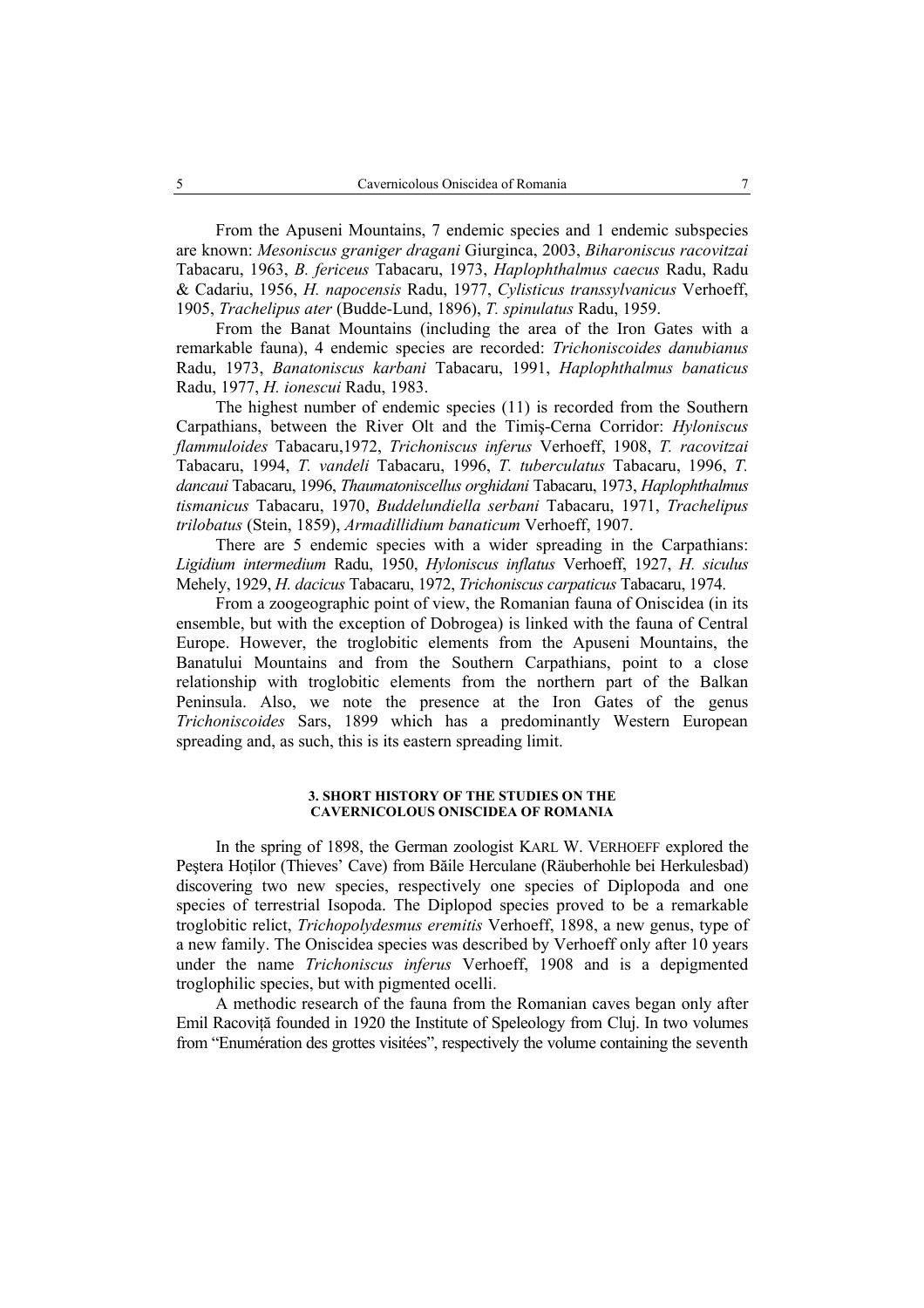series (1918-1927), published in 1929, and the volume containing the eights series (1927-1949), published in 1951, are included 483 caves, 250 being on the territory of Romania. The author mentions collecting Isopoda from many Romanian caves, but Racoviţă, preoccupied by numerous problems, did not have the time to study this material. Excepting the *Mesoniscus* samples studied by Pierre Alfred Chappuis, the deputy director of the Institute of Speleology, the rest of the Isopoda samples collected from the Romanian caves was lost. In 1944, CHAPPUIS published a study on *Mesoniscus* (a troglophylic and endogeicolous isopod) and established two new subspecies (*M*. *alpicola vulgaris* Chappuis, 1944 and *M*. *alpicola meridionalis* Chappuis, 1944), subsequently synonymized (GRUNER & TABACARU, 1963) with the species *Mesoniscus graniger* (Frivaldsky, 1865).

The first troglobitic terrestrial isopod found in Romania is *Haplophthalmus caecus* Radu, 1955. It was discovered in a cave from the Apuseni Mountains by Mihai Serban (an assistant of Emil Racovită from 1946 at the Institute of Speleology) and described by Vasile Radu, professor at the Cluj University and director of the Institute of Speleology between 1947 and 1953, who began studying the Isopoda from Romania from 1938.

In 1956, after the reorganization of the Institute of Speleology, I. Tabacaru took over the study of Oniscidea. Studying the samples collected personally or by colleagues, he described new troglobitic species: *Biharoniscus racovitzai* Tabacaru, 1963 (collected in a cave from the Apuseni Mountains by Maria Pintea-Alb from the Cluj Department of the Institute of Speleology), *Biharoniscus fericeus* Tabacaru, 1973 (also from a cave from the Apuseni Mountains), *Banatoniscus karbani* Tabacaru, 1991 (collected in a cave from the Banatului Mountains by Günther Karban – Explorers Speo-Club, Reşiţa), *Caucasonethes vandeli* Tabacaru, 1993 discovered in caves from Southern Dobrogea by the professors Margareta Dumitrescu and Traian Orghidan, and the species *Haplophthalmus tismanicus* Tabacaru, 1970, *Trichoniscus racovitzai* Tabacaru, 1995, *T*. *vandeli* Tabacaru, 1996, *T*. *tuberculatus* Tabacaru, 1996 from the Southern Carpathians. Also, we note the small, depigmented and blind species *Thaumatoniscellus orghidani* Tabacaru, 1973, discovered in the lithoclasicolous nearby Topolnita Cave from Mehedinti Plateau by Traian Orghidan, the deputy director (from 1956) and then director (1964-1985) of the Institute of Speleology. A new, troglobitic species of the genus *Thaumatoniscellus*, the type of the Thaumatoniscelinae Tabacaru, 1993, was described from a cave from Istria (Croatia).

Also within the Institute of Speleology, the Oniscidea were studied from 1997 by Andrei Giurginca. He investigated especially the genus *Mesoniscus* and described a new subspecies: *M*. *graniger dragani* Giurginca, 2003. In 2009, he published a monograph: "Aspects concerning the genus *Mesoniscus*. Morphology, Spreading, Historical Biogeography".

With the occasion of a drilling performed in Southern Dobrogea, 3 km away from the Black Sea and 1 km from Mangalia, the geologist Cristian Lascu (from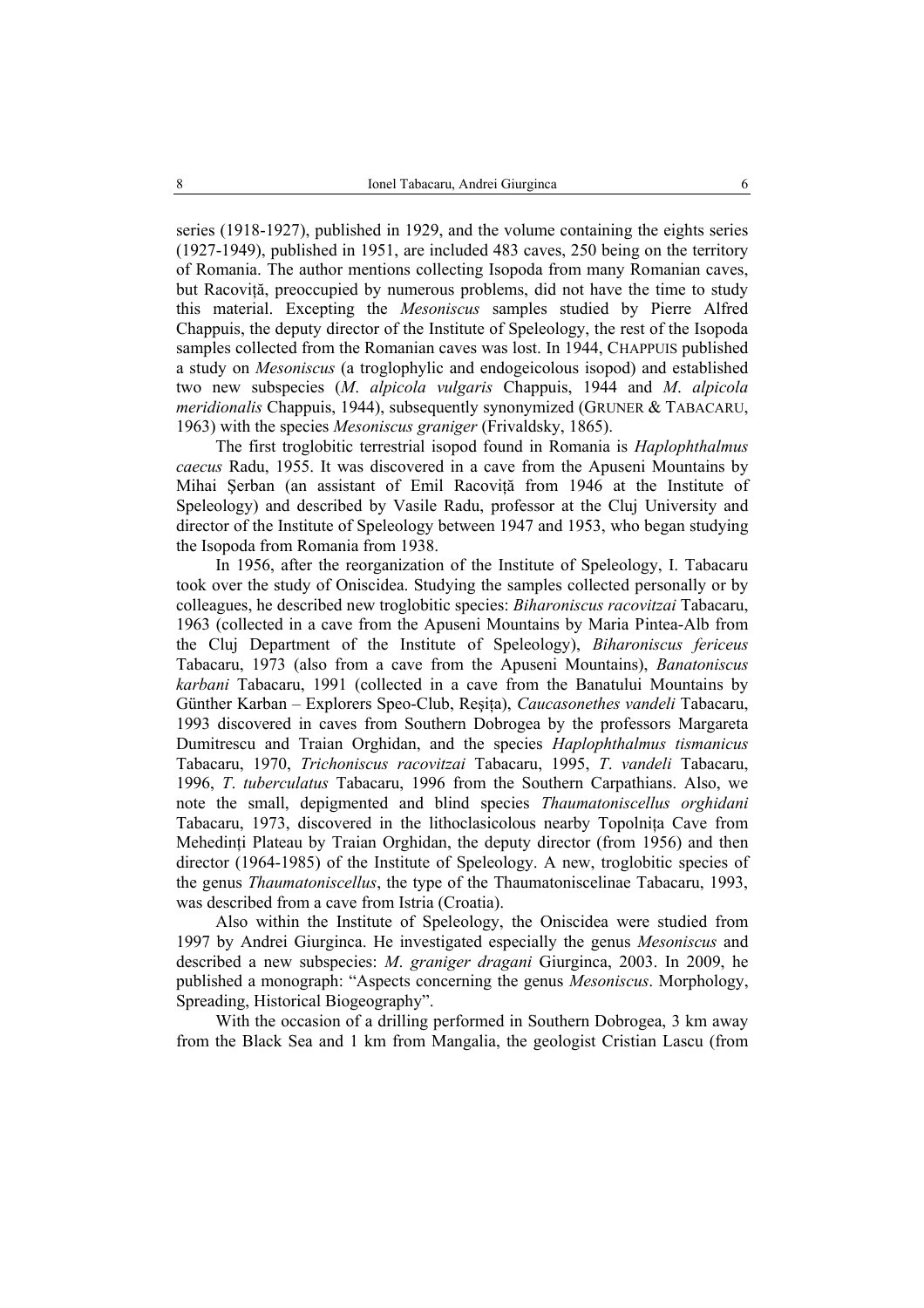the Institute of Speleology) discovered a cave, named the Movile Cave by the geographer Traian Constantinescu (from the same institute).

The intensive biospeleological research of this cave led to the discovery of numerous new remarkable taxa, among them the following Oniscidea: *Trachelipus*  troglobius Tabacaru & Boghean, 1989, *Armadillidium tabacarui* Gruia, Javorschi & Sarbu, 1994, *Haplophthalmus movilae* Gruia & Giurginca, 1998 and *Kithironiscus dobrogicus* Tabacaru & Giurginca, 2003.

## **4. INVENTORY OF THE ONISCIDEA FOUND IN THE ROMANIAN CAVES**

Suborder **Oniscidea** Latreille, 1802

Family **Ligiidae** Brandt & Ratzeburg, 1831

1. *Ligidium hypnorum* (Cuvier, 1792) – Troglophilous species (eyes big with 120 ommatidia, intensely pigmented). **Distribution**: Europe and Western Asia, introduced in North America (RADU, 1983; SCHMALFUSS, 2003). **Chorology**: Turano-European.

**Banat Mountains:** Peştera (peştera = cave) Gaura Cornii, Peştera Comarnic, Peştera Grădinca, Peştera Gaura Haiducească (NEGREA & NEGREA, 1977).

**Retezat Mountains:** Peştera de la Gura Cetăţii.

## Family **Mesoniscidae** Verhoeff, 1908

2. *Mesoniscus graniger graniger* (Frivaldsky, 1865) – Troglophilous species (blind, depigmented). **Distribution**: Slovakia, Romania, Serbia, Bosnia & Hercegovina, Slovenia (GRUNER & TABACARU, 1963; RADU, 1983; SCHMALFUSS, 2003; GIURGINCA, 2003, GIURGINCA, 2009). **Chorology**: Carpatho-Dinaric.

**Bihor Mountains:** Peştera Zmeilor de la Onceasa, Peştera Fânaţe, Peştera Ferice; Pestera Osoi;

**Pădurea Craiului Mountains:** Peştera Meziad, Peştera din Valea Steazelor, Peştera Hârtopul Bonchii, Peştera Ciur Izbuc, Peştera Cubleş, Peştera Călăţea, Peştera Bătrânului, Peştera de sub Peretele din Valea Leşului, Peştera Toderea Fanului, Peştera Corn, Poşiştăul din Dealul Pleş, Peştera Cotuna, Peştera Vântului, Peştera Izbândiş, Peştera Vadul Crişului, Peştera Devenţului, Peştera Gălăşeni, Pestera Igrita;

**Perşani Mountains (Vârghişului Valley):** Caves no. 6, 7, 9, 12, 14 (Peştera Mare de la Mereşti), 16, 23, 32, 34, 38;

**Oltului – Grohotişu Mountains (Piatra Craiului Massif)** (GIURGINCA & NAE, 2004, GIURGINCA, 2009, NITZU, POPA, GIURGINCA, 2011): Peştera Dracilor, Peştera cu Lilieci, Peştera Dobreşti, Peştera Hoţilor (Peştera cu Ciuperci), Peştera de Sus din Valea Rea, Peştera Dâmbovicioara (GRUNER & TABACARU, 1963);

**Cerna Valley:** Cave no. 64 from the Cerna Basin (GIURGINCA, 2009);

**Banat Mountains** (GRUNER & TABACARU, 1963; DANCĂU & TABACARU, 1964; NEGREA & NEGREA, 1977; NEGREA, NEGREA & KARBAN, 1993; GIURGINCA,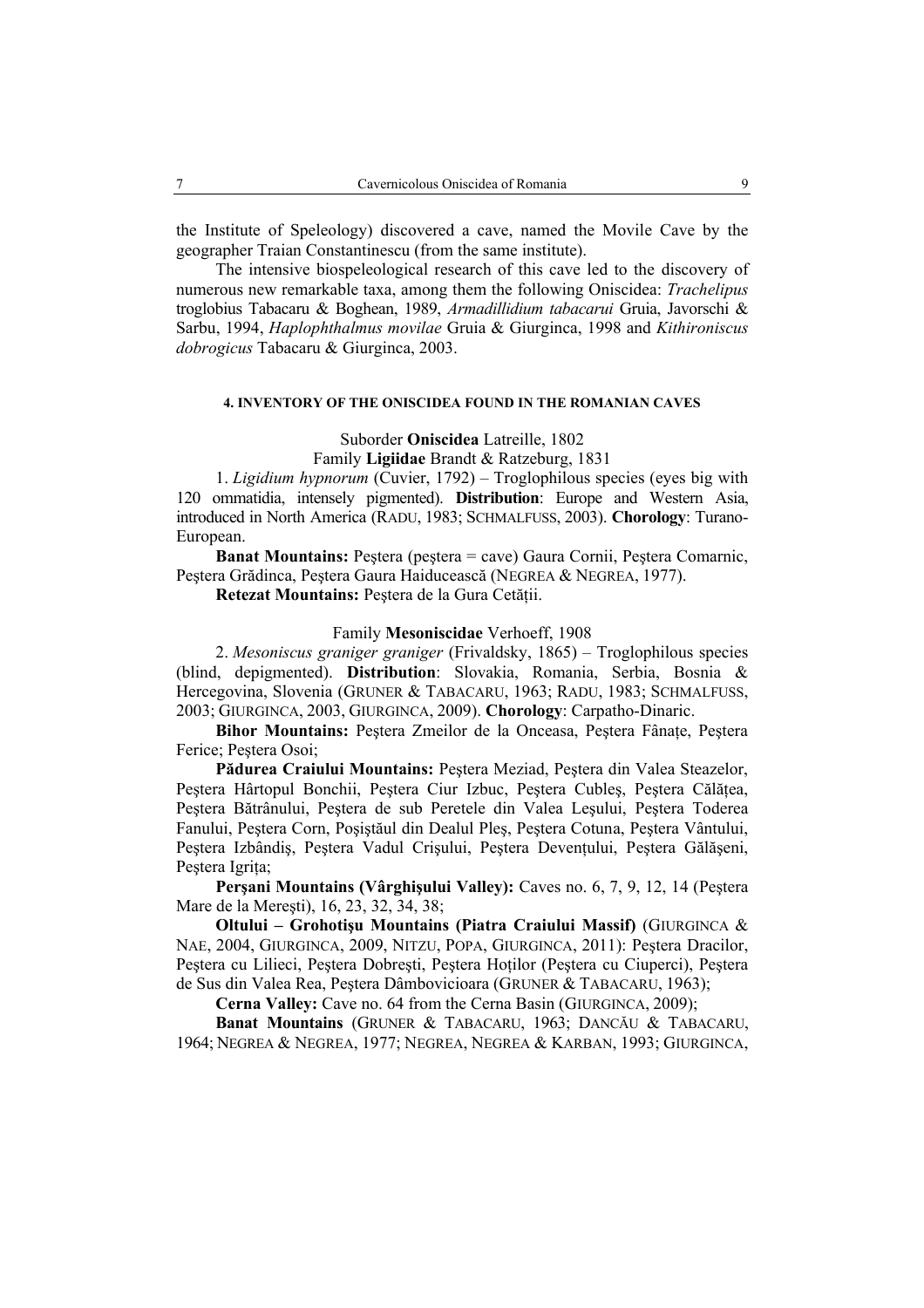2003, 2009): Peştera Voinicovăţ, Peştera Zamoniţa, Peştera Filip Gârnic, Peştera din Valea Ceuca, Peştera Topoliţa, Peştera Gaura cu Muscă, Peştera U Lomu, Peştera de la Gradina Matei, Peştera Gaura Haiducească, Peştera Boilor, Peştera Gaura Porcariului, Peştera Voinii, Peştera de la Vălei, Peştera Ponor Plopa, Peştera Găurile lui Miloi, Pestera cu Apă din Cheile Gârlistei, Pestera Mistretilor, Pestera no. 1 din Navesul Mare, Peştera Buhui, Peştera de la Socolovăţ, Peştera de după Cârsă, Pestera 2 Mai, Pestera Popovăt, Pestera Racovită, Pestera de sub Cetate II, Peştera Cuptoru Porcului, Peştera Ţolosu, Peştera Ţapului, Peştera Strâmtă, Peştera Geamănă, Peştera Stârnic, Peştera Comarnic, Peştera Exploratorii 85, Peştera Gaura Turcului, Peştera Gaura Pârşului de la Capul Baci, Peştera Gaura de la Capu Baciului, Peştera Ponor din Sodolul Mare, Peştera Româneşti.

3. *Mesoniscus graniger dragani* Giurginca, 2003 – Troglophilous species (blind, depigmented). **Distribution**: Romania (Bihor Mountains) (GIURGINCA, 2003, GIURGINCA, 2009). **Chorology**: Romanian endemite.

**Bihor Mountains**: Valea Sighiştelului (valea = valley): Peştera Măgura, Peştera Pişolca, Peştera Drăcoaia, Peştera Tibocoaia, Peştera Corbasca, Peştera de la Faţa Pietrii; Valea Crăiasa: Huda de la Chişcău, Peştera Urşilor de la Chişcău.

#### Family **Trichoniscidae** Sars, 1899

4. *Caucasonethes vandeli* Tabacaru, 1993 – Troglobitic species (blind, depigmented). **Distribution**: Romania (Dobrogea) (TABACARU, 1993B; SCHMALFUSS, 2003). **Chorology**: Romanian endemite.

**Dobrogea:** Peştera Liliecilor de la Gura Dobrogei, Peştera de la Casian.

5. *Hyloniscus riparius* (C.L.Koch, 1838) – Troglophilous species (1 ommatidia, pigmented). **Distribution**: Central and Eastern Europe, introduced in North America (RADU, 1983; SCHMALFUSS, 2003). **Chorology**: Balkan-Central European.

**Central Dobrogea:** Peştera de la Casian, Peştera Liliecilor de la Gura Dobrogei

**Bertea Prahova (Aluniş Depression, Subcarpathian Hills, Buzău County,**  karst on gypsum): Cave no. 2 (NITZU, GIURGINCA, ILIE & VĂNOAICA, 2002).

**Mehedinţi Mountains:** Avenul Gaura Mare

**Banat Mountains:** Peştera no. 2 din Dealul Cârneală

6. *Hyloniscus transsylvanicus* (Verhoeff, 1901) – Troglophilous species (1 ommatidia, pigmented). **Distribution**: Slovakia, Hungary, Romania, Serbia (RADU, 1983; SCHMALFUSS, 2003). **Chorology**: Central – Southern European.

**Mehedinţi Mountains:** Avenul Gaura Mare

**Mehedinţi Plateau:** Peştera de la Vârful Înalt, Peşterile no. 12 & 14 din Valea Lupşei, Abri near Peştera no. 8 din Valea Lupşei, Peştera din Valea Părului.

**Cerna Valley Basin**: Peştera Ponorul Pecinişcăi, Peşterile no. 1, 2, 3, 5, 7, 8, 9, 11, 13, 14, 18, 19, 21, 22, 25, 26, 28, 46, 47, 49, 71.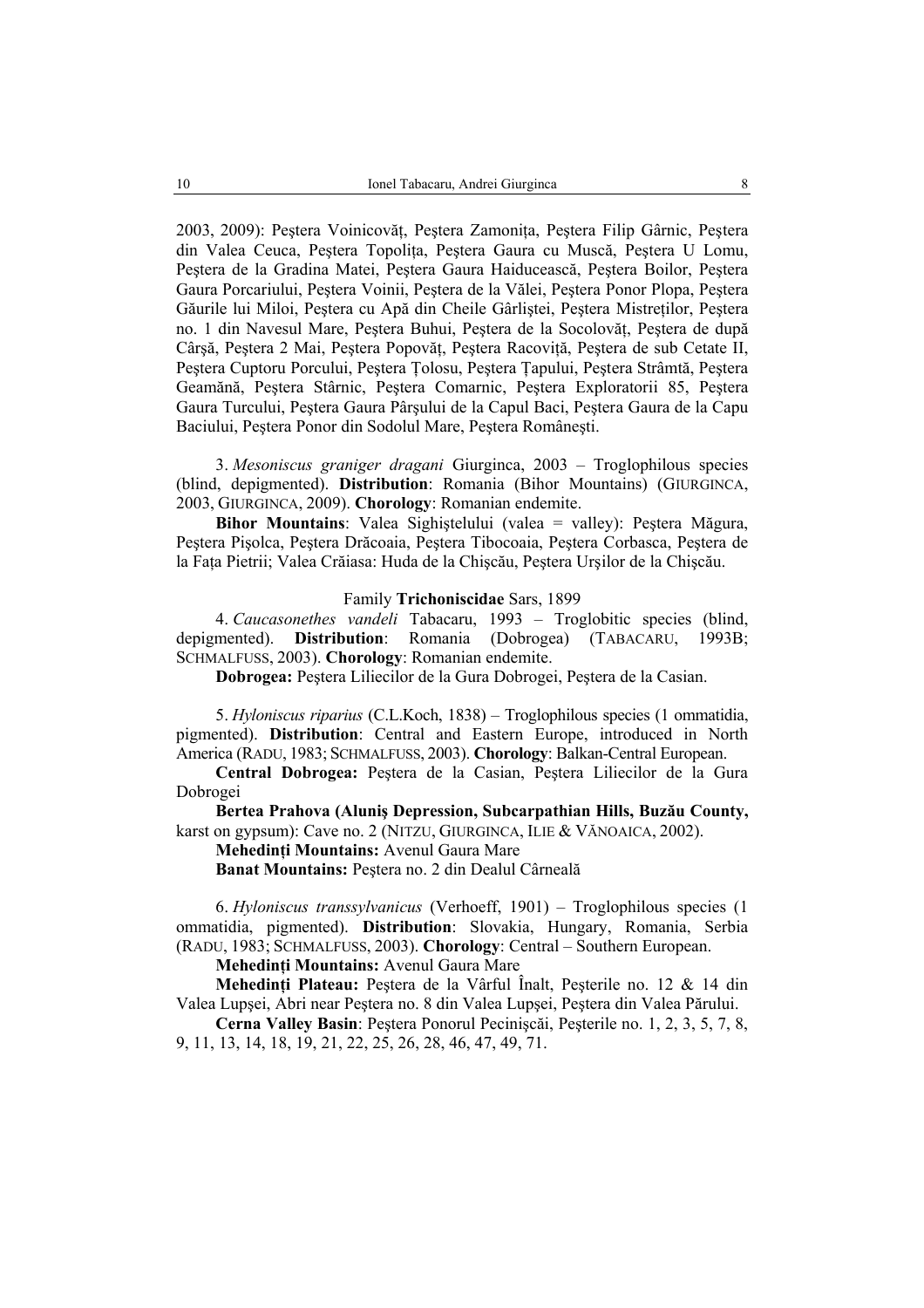**Banat Mountains:** Peştera no. 1 din Cariera Nouă, Peştera Grădinca, Peştera Vraşka, Peştera Gaura Haiducească, Peştera Topoliţa, Peştera Popovăţ, Peştera no. 6 de la Cureacita, Pestera de la Izvoru Înfundat, Avenul de la Vranovăt (NEGREA  $\&$ NEGREA, 1977), Peştera Exploratorii '85, Peştera no. 1 din Valea Comarnicului (NEGREA, NEGREA, KARBAN, 1993).

7. *Hyloniscus dacicus* Tabacaru, 1972 – Troglophilous species (1 ommatidia, pigmented). **Distribution**: Romania (TABACARU, 1972; RADU, 1983; SCHMALFUSS, 2003, GIURGINCA, NAE & POPA, 2006). **Chorology**: Romanian endemite.

**Mehedinţi Mountains:** Avenul de sub Plaiul Gorganului.

**Banat Mountains:** Peştera Buhui (TABACARU, 1972).

8. *Hyloniscus flammuloides* Tabacaru, 1972 – Troglophilous species (1 ommatidia, pigmented). **Distribution**: Romania (TABACARU, 1972; RADU, 1983; SCHMALFUSS, 2003). **Chorology**: Romanian endemite.

**Şureanu Mountains:** Peştera Gaura Oanei. **Retezat Massif**: Peştera de la Gura Cetății.

9. *Biharoniscus racovitzai* Tabacaru, 1963 – Troglobitic species (blind, depigmented). **Distribution**: Romania (TABACARU, 1963; RADU, 1983; SCHMALFUSS, 2003). **Chorology**: Romanian endemite.

**Codru-Moma Mountains** (Apuseni Mountains): Peştera Câmpenească.

10. *Biharoniscus fericeus* Tabacaru, 1973 – Troglobitic species (blind, depigmented). **Distribution**: Romania (TABACARU, 1973; RADU, 1983; SCHMALFUSS, 2003). **Chorology**: Romanian endemite.

**Bihor Mountains**: Peştera de la Ferice.

11. *Androniscus roseus roseus* (C.L.Koch, 1837) – Troglophilous species (1 ommatidia, depigmented). **Distribution**: from the Eastern France to Romania, north to Southern Germany and south to Northern Italy; not in the Balkan Peninsula) (RADU, 1983; SCHMALFUSS, 2003). **Chorology**: Central European.

**Almăj Mountains – Danube Gorges**: the species is known from only two caves in our country: Peştera Ponicova and Peştera Veterani (DANCĂU & TABACARU, 1964).

The eastern limit of the Central European spreading of the species *Androniscus roseus* is in Romania and Serbia. The subspecies *A*. *roseus transsylvanicus* Radu, 1960 was described from the Turzii Gorges and found again in Serbia (KARAMAN AND ČEMERLIĆ, 2000). However, the populations recorded in the caves from the Danube Gorges, belong to the type subspecies. At the request of one of the authors (I. Tabacaru), the well-known isopodologist Hans Strouhal had the amiability to confirm the identification by comparisons with material from the Vienna Museum.

12. *Stylohylea bosniensis* (Verhoeff, 1901) – Troglophilous species. **Distribution**: South-Western Romania, Serbia, Bosnia & Hercegovina, Croatia (SCHMALFUSS, 2003). **Chorology**: West–Balkan.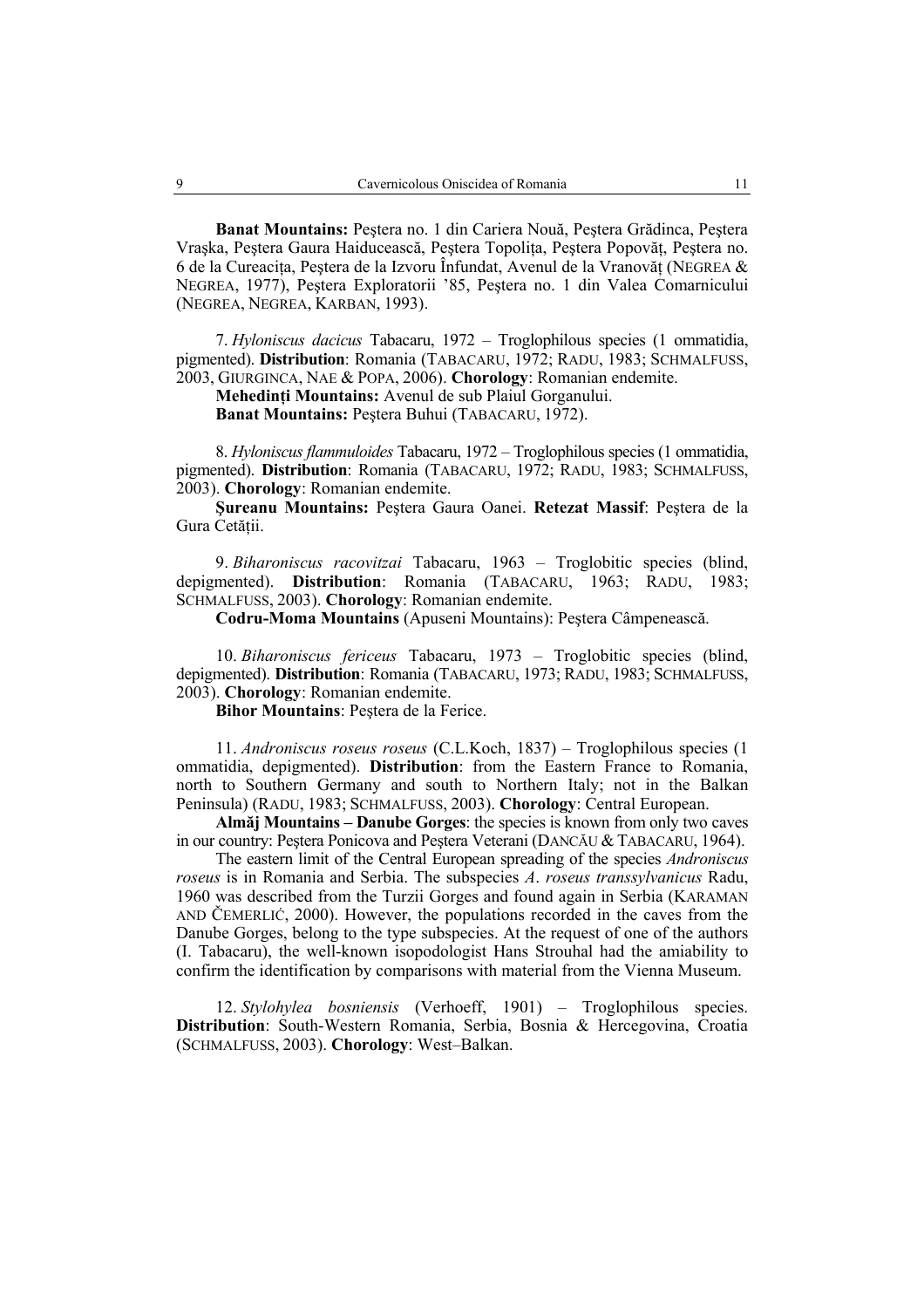**Banat Mountains:** Peştera no. 1 din Cariera Nouă, Peştera Văleaga, Peştera Spânului, Peştera de la Pepa (Gaura Belarecăi) (NEGREA & NEGREA, 1977).

13. *Trichoniscus carpaticus* Tabacaru, 1974 – Troglophilous species (3 ommatidia, pigmented). **Distribution**: Romania (TABACARU, 1974; RADU, 1983; SCHMALFUSS, 2003). **Chorology**: Romanian endemite.

**Bihor Mountains:** Avenul din Tărtăroaia.

14. *Trichoniscus inferus* (Verhoeff, 1908) – Troglophilous species (3 ommatidia, pigmented). **Distribution**: Romania (VERHOEFF, 1908; DANCĂU & TABACARU, 1964; SCHMALFUSS, 2003). **Chorology**: ? Romanian endemite.

**Cerna Valley Basin:** Peştera Hoţilor de la Băile Herculane, Peştera lui Adam, Peştera lui Ion Bârzoni, Peştera Soronişte, 5 caves from Sălitrari, 5 caves from Corcoaia, 6 caves from Geantul Ineletului.

15. *Trichoniscus* aff. *inferus* – Troglobitic species (blind, depigmented).

**Vâlcan Mountains:** Peştera de la Mânăstirea Tismana, Peştera Fuşteica, Peştera Râpa Vânătă, Cornetul Vârcanilor, Peştera de la Vârful Lacăului.

**Mehedinţi Mountains:** Peştera Cloşani, Peştera Lazului, Peştera Cioaca cu Brebenei, Peştera din Poiana Lazului (Peştera lui Mihai Arjoc).

16. *Trichoniscus racovitzai* Tabacaru, 1994 – Troglobitic species (blind, depigmented). **Distribution**: Romania (TABACARU, 1994; SCHMALFUSS, 2003). **Chorology**: Romanian endemite.

**Vâlcan Mountains:** Peştera de la Gura Plaiului;

**Mehedinţi Mountains:** Peştera de la Isverna;

**Mehedinţi Plateau:** Peştera de la Podul Natural, Peştera Bulba, Peştera-aven de la Pietre, Peştera din Valea Parului, Peştera de la Vârfu Înalt (= Peştera Cerna-Vârf), Peştera Babelor (Peştera de la Babie), Peştera Mare de la Balta, Peştera din Dealul Curecea, Peştera Sfodei, Peştera Gramei, Peştera Topolniţa.

17. *Trichoniscus tuberculatus* Tabacaru, 1996 – Troglobitic species (blind, depigmented). **Distribution**: Romania (TABACARU, 1996; SCHMALFUSS, 2003). **Chorology**: Romanian endemite.

**Mehedinţi Mountains:** Peştera Vacilor de la Cloşani.

18. *Trichoniscus vandeli* Tabacaru, 1996 – Troglobitic species (blind, depigmented). **Distribution**: Romania (TABACARU, 1996; SCHMALFUSS, 2003). **Chorology**: Romanian endemite.

**Vâlcan Mountains:** Peştera Gruiului. Peştera Pârlazului, Peştera cu Lapte de la Runcu, Peştera din Poiana Nucului (Peştera din Poiana Peşterii), Peştera Boiereasca.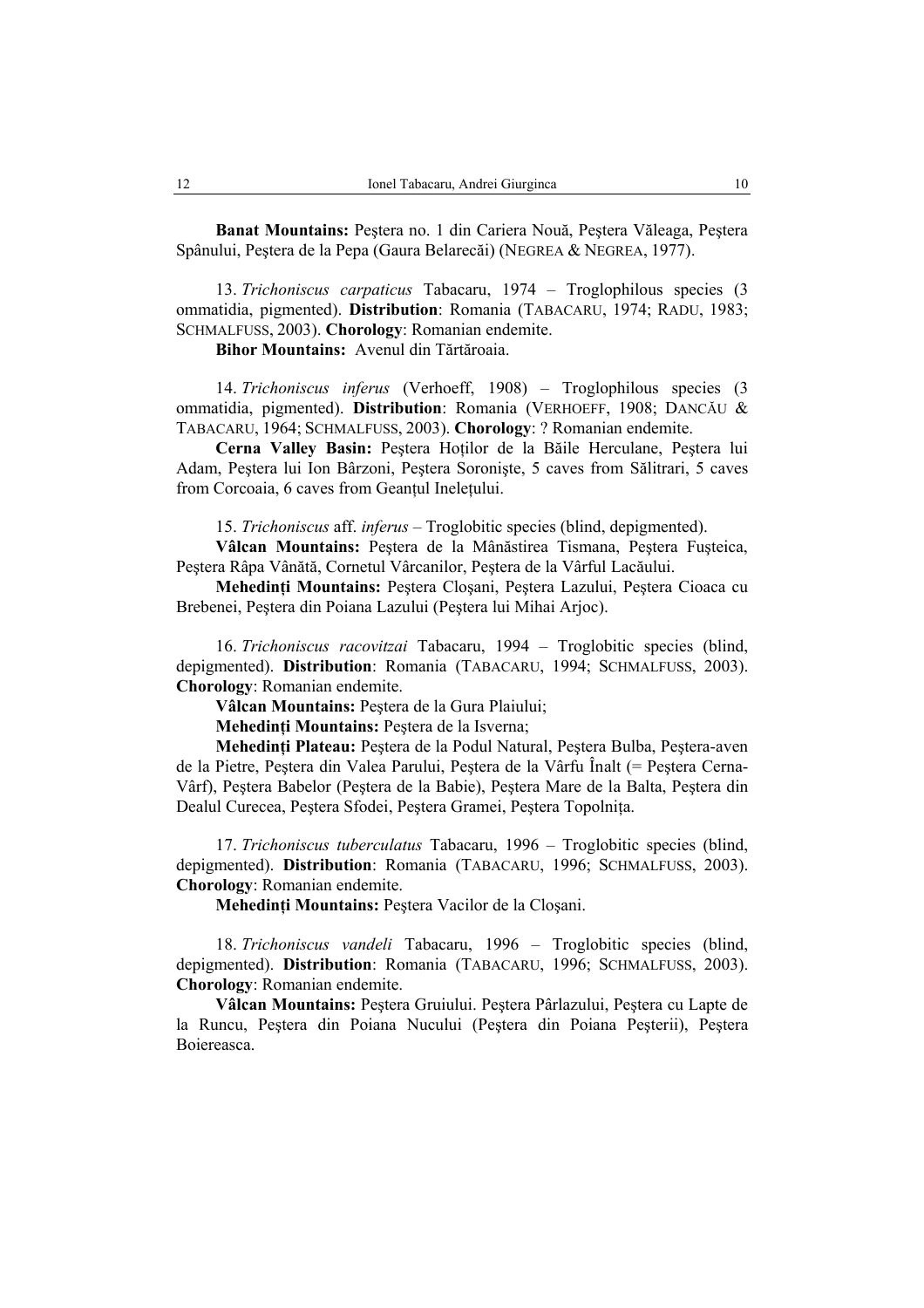19. *Trichoniscus dancaui* Tabacaru, 1996 – Troglobitic species (with eyes, weakly depigmented). **Distribution**: Romania (TABACARU, 1996; SCHMALFUSS, 2003). **Chorology**: Romanian endemite.

**Mehedinţi Mountains:** Peştera Cloşani, Peştera no. 2 de la Cloşani.

20. *Trichoniscus pygmaeus* Sars, 1899. – Troglophilous species (creamy white, 3 black ocelli). **Distribution**: Europe, Azores, Morocco, SW – Russia, introduced to North America (SCHMALFUSS, 2003). **Chorology:** European

**Pădurea Craiului Mountains:** Peştera Calului

**Banat Mountains:** Peştera no. 1 din Cariera Nouă.

21. *Thaumatoniscellus orghidani* Tabacaru, 1973 – Troglophilous species (blind, depigmented). **Distribution**: Romania (TABACARU, 1973; RADU, 1983; SCHMALFUSS, 2003). **Chorology**: Romanian endemite.

**Mehedinti Plateau**: lithoclasicolous near the Topolnita Cave.

22. *Monocyphoniscus babadagensis* Radu, 1965 (*Kosswigius* cf. *delattini* Verhoeff, 1941, det. Tabacaru in DUMITRESCU et all., 1965) – Troglophilous species (1 ommatidia, depigmented). **Distribution**: Romania, Bulgaria (RADU, 1983; SCHMALFUSS, 2003). **Chorology**: Euxinic.

**South Dobrogea: Pestera Hotilor de la Limanu (DUMITRESCU et all., 1965).** 

23. *Banatoniscus karbani* Tabacaru, 1991 – Troglobitic species (blind, depigmented). **Distribution**: Romania (TABACARU, 1991; SCHMALFUSS, 2003). **Chorology**: Romanian endemite.

**Banat Mountains:** Peştera no. 1 din Cariera Nouă.

24. *Haplophthalmus caecus* Radu, 1955 – Troglobitic species (blind, depigmented). **Distribution**: Romania (RADU, 1955; RADU, 1983; TABACARU & BOGHEAN, 1989; SCHMALFUSS, 2003). **Chorology**: Romanian endemite.

**Metaliferi Mountains (Valea Ampoiului):** Pestera din Valea Bibartului (= Pestera din Valea Ghibartului).

25. *Haplophthalmus tismanicus* Tabacaru, 1970 – Troglobitic species (blind, depigmented). **Distribution**: Romania (TABACARU, 1970A; RADU, 1983; SCHMALFUSS, 2003). **Chorology**: Romanian endemite.

**Vâlcan Mountains:** Peştera de la Mânăstirea Tismana.

26. *Haplophthalmus movilae* Gruia & Giurginca, 1998 – Troglobitic species (1 ommatidia, depigmented). **Distribution**: Romania (GRUIA & GIURGINCA, 1998; SCHMALFUSS, 2003). **Chorology**: Romanian endemite.

**Dobrogea:** Movile Cave.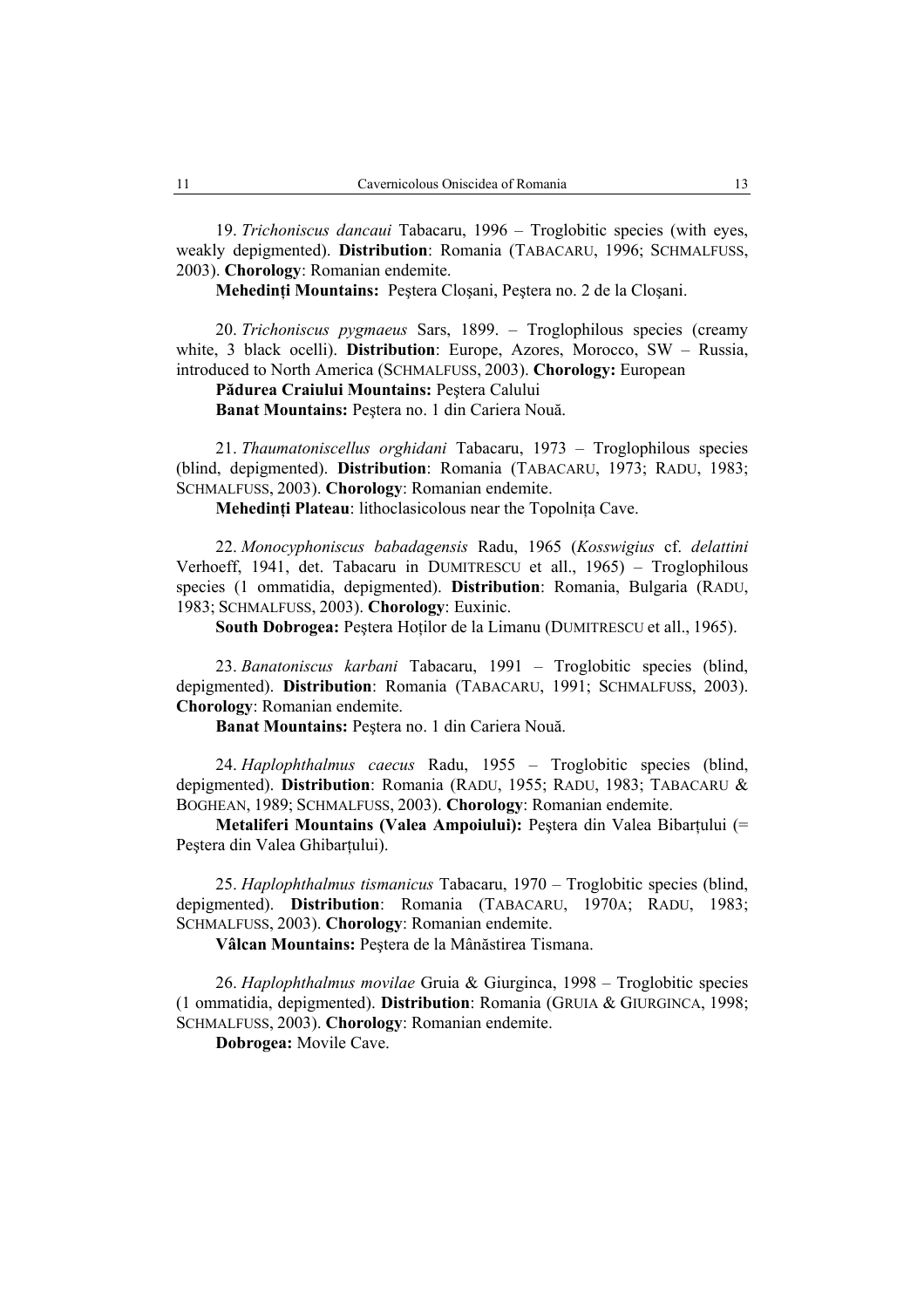### Family **Buddelundiellidae** Verhoeff, 1933

27. *Buddelundiella serbani* Tabacaru, 1971 – Endogeous, possibly troglophile species (blind, depigmented). **Distribution**: Romania (TABACARU, 1971; RADU, 1983; SCHMALFUSS, 2003). **Chorology**: Romanian endemite.

**Vâlcan Mountains:** Near the Tismana Monastery and Peştera de la Tismana, in a thick layer of leaf-litter; as this species was not yet found inside a cave, its inclusion in our list of the cavernicolous Oniscidea of Romania may appear inappropriate, but, as TABACARU (1971) has pointed out, at the genus *Buddelundiella*, a complete depigmentation is found only at the troglobitic species from Liguria.

### Family **Porcellionidae** Brandt & Ratzeburg, 1831

28. *Porcellionides pruinosus* (Brandt, 1833) – Trogloxene species (with eyes, pigmented). **Distribution:** Originally Mediterranean, synanthropically cosmopolitan (SCHMALFUSS, 2003). **Chorology**: Cosmopolitan.

**South Dobrogea:** Peştera de la Limanu (DUMITRESCU ET ALL., 1965).

29. *Leptotrichus pilosus dobrogicus* Radu, 1973 (=*Leptotrichus medius*  Verhoeff, 1941 det. Tabacaru in DUMITRESCU ET ALL., 1965) – Trogloxene species (with eyes, 12–14 ommatidia, pigmented). **Distribution**: Romania; endemic for both North (Chervant – Măcin, Denis Tepe – Babadag) and South Dobrogea (Agigea, Eforie Sud, Movile area – Obanul Mare) (RADU, 1985; GIURGINCA & ĆURČIĆ, 2003).

**Chorology:** Romanian endemite.

**South Dobrogea:** Peştera de la Limanu (DUMITRESCU ET ALL., 1965).

## Family **Trachelipidae** Strouhal, 1953

30. *Trachelipus trilobatus* (Stein, 1859) (*Trachelipus racovitzai*) – Troglophilous species (with eyes, pigmented). **Distribution**: Romania (RADU, 1985; SCHMALFUSS, 2003). **Chorology**: Romanian endemite.

**Vâlcan Mountains:** Peştera cu Războaie de la Isvarna (RADU, 1948);

**Cerna Valley Basin:** Peştera Gaura Ungurului, Peştera Hoţilor de la Băile Herculane, Avenul lui Adam, Peştera Ponorul Pecinişcăi.

31. *Trachelipus troglobius* Tabacaru & Boghean, 1989 – Troglobitic species (2–4 depigmented ommatidia, depigmented). **Distribution**: Romania (TABACARU & BOGHEAN, 1989; SCHMALFUSS, 2003). **Chorology**: Romanian endemite.

**Dobrogea:** Movile Cave.

#### Family **Armadillidiidae** Brandt, 1833

32. *Armadillidium tabacarui* Gruia, Iavorschi & Sârbu, 1994 – Troglobitic species (16–18 ommatidia with slight traces of pigment, white or pinkish-white). **Distribution**: Romania (GRUIA, IAVORSCHI & SÂRBU, 1994; SCHMALFUSS, 2003). **Chorology**: Romanian endemite.

**Dobrogea:** Movile Cave.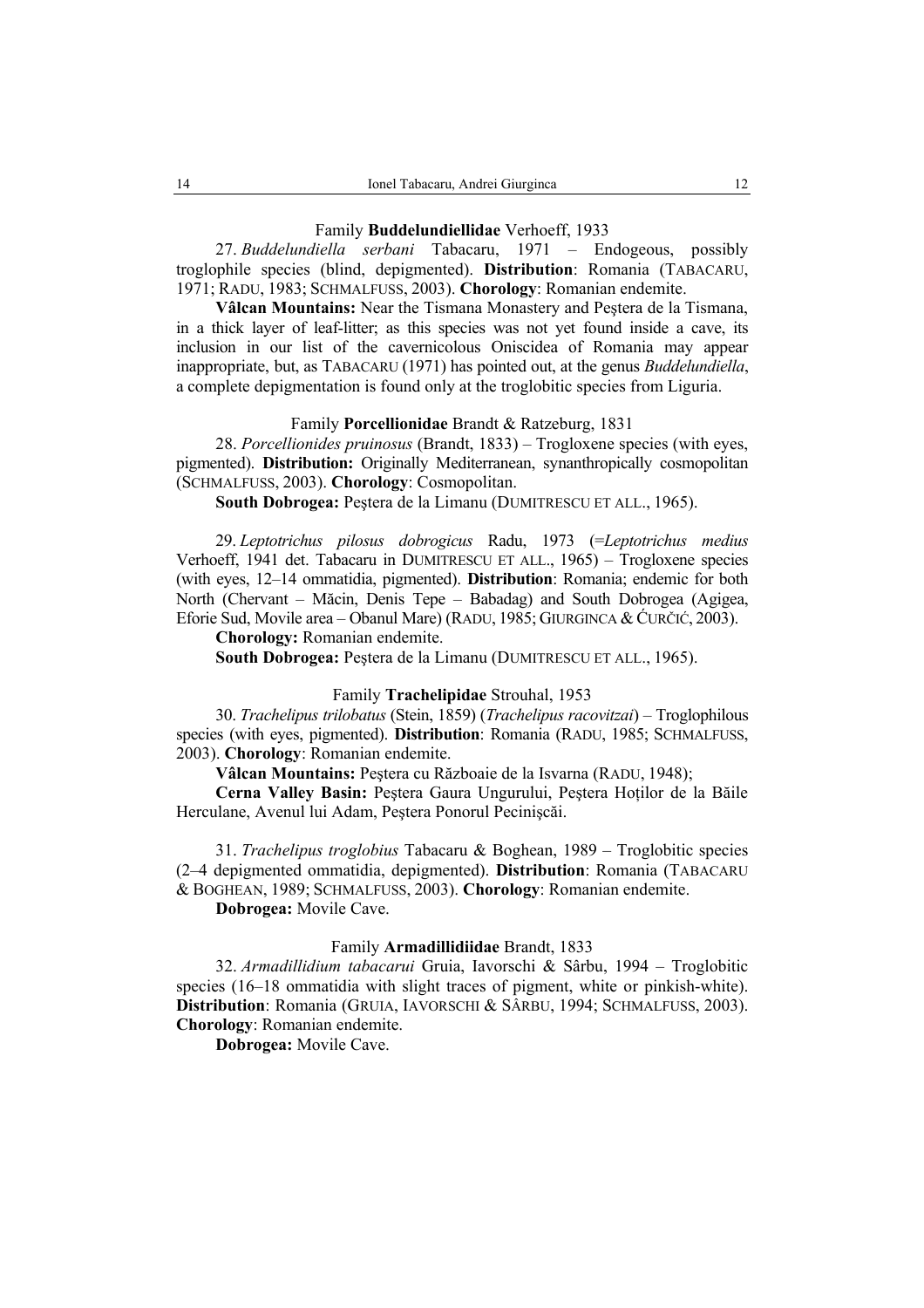33. *Armadillidium versicolor quinqueseriatum* Verhoeff, 1901 – Troglophilous species (with eyes, pigmented). **Distribution**: Central Europe (Southeastern Germany, Austria, former Czechoslovacia, Hungary, Romania, former Yugoslavia, Bulgaria, Albania) (RADU, 1985; SCHMALFUSS, 2003).**Chorology**: Balkan – Central Europe.

**Perşani Mountains (Vârghişului Valley):** Caves no. 1, 3, 4, 5, 8, 10, 11, 14 (Peştera Mare de la Mereşti), 16, 17, 21, 22, 23, 24, 26, 32, 34, 35, 36, 38, 40 (ORGHIDAN & DUMITRESCU, 1962–1963, GIURGINCA & VĂNOAICA, 2007).

**Sebeşului Mountains:** Peştera Mică din Bordul Mare.

### Family **Cylisticidae** Verhoeff, 1949

34. *Cylisticus convexus* (De Geer, 1778) – Trogloxene species (20–25 ommatidia, pigmented). **Distribution**: Europe and Asia Minor, introduced to Northern Africa and South America (RADU, 1985; SCHMALFUSS, 2003). **Chorology**: Cosmopolitan.

**Central Dobrogea:** Peştera de la Casian

**South Dobrogea:** Peştera de la Limanu (DUMITRESCU ET ALL., 1965).

**Banatului Mountains:** Peştera no. 1 and 2 de la Gura Ponicovei (presently underwater), Peştera Gura Ponicovei, Peştera Liliecilor, Peştera din Cârşia Lacina, Peştera Vraşka, Peştera Gaura lui Schimpfin, Peştera de la Pepa, Peştera lui Climente, Peştera Veterani, Peştera Gaura cu Muscă (NEGREA & NEGREA, 1977), Peştera de după Cârşă.

## Family **Scleropactidae** Verhoeff, 1938

35. *Kithironiscus dobrogicus* Tabacaru & Giurginca, 2003 – Troglobitic species (blind, depigmented). **Distribution:** Romania, South Dobrogea (TABACARU & GIURGINCA, 2003; GIURGINCA, NAE & VĂNOAICA, 2009). **Chorology:** Romanian endemite.

**South Dobrogea**: the species was found in both drillings performed near Movile Cave down to a depth of -9m.

#### **5. ORIGIN OF THE CAVERNICOLOUS ONISCIDEA FROM ROMANIA – ECOLOGICAL AND ZOOGEOGRAPHIC CONSIDERATIONS**

For the biogeographic studies, the various animal groups present a very unequal importance, a fact noted a long time ago by J. von Ihering, Jeannel, Vandel and other authors. Albert Vandel had repeatedly insisted on the requirements implied by the biogeographic studies.

Only ancient groups with a great morphological stability, with narrow ecological requirements and a low dispersion capacity, may provide important data regarding the origin and the history of the fauna from a specific region. But even within such groups, the expansive and synanthropic species should be eliminated from a historical biogeographic analysis.

The starting point of a biogeographic analysis is a real knowledge of the systematics of the studied group: valid results can be obtained only if the species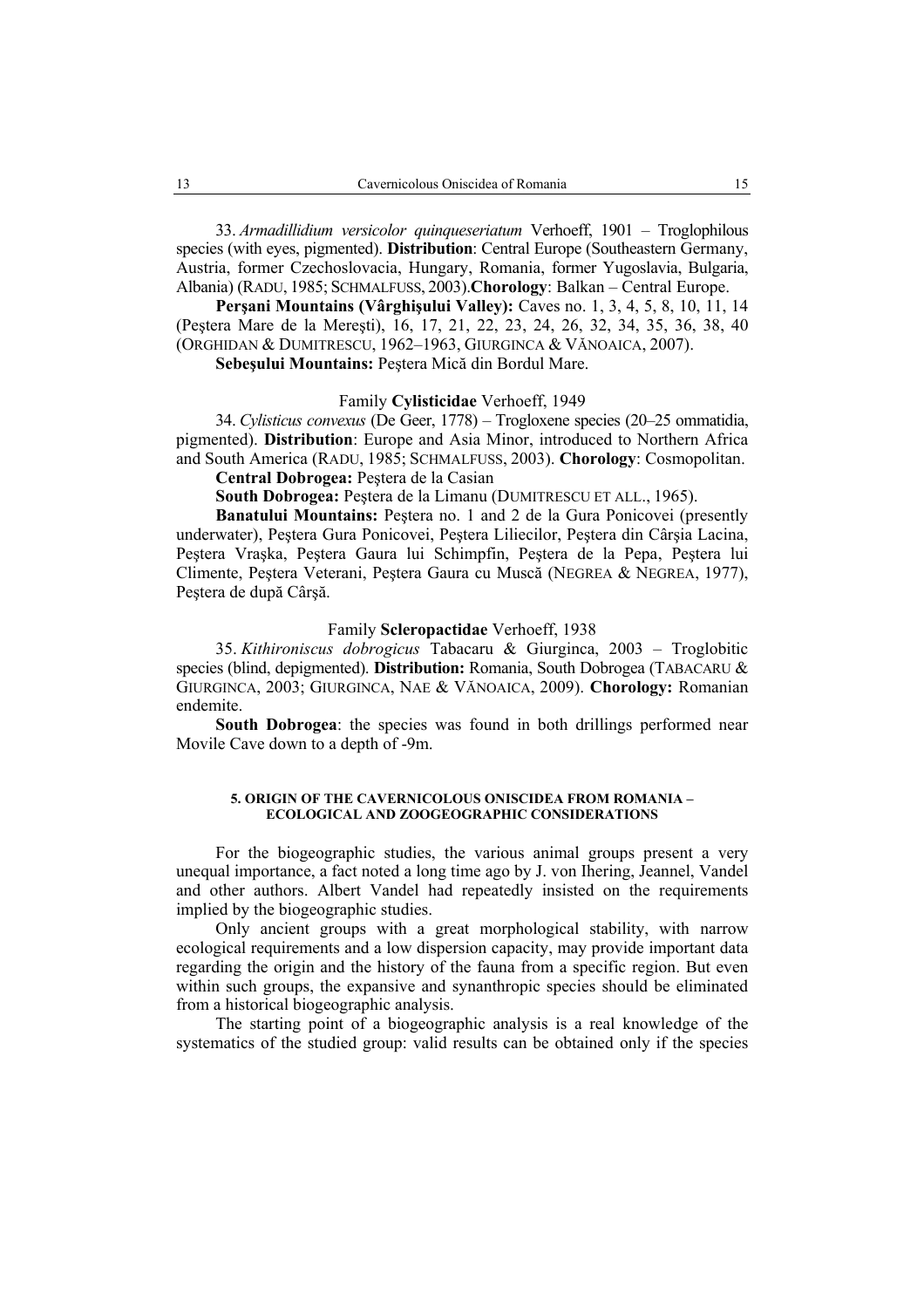and their phyletic relationships are well defined. RACOVITZA (1912) considered the species as "an isolated colony of consanguins" and noted: "the definition of a species should be a synthesis of its morphological characters, its geographic distribution and its genealogy" (1926).

The Oniscidea, as an ancient group of terrestrial arthropods with morphological stability, low spreading possibilities and dependent in majority on certain humidity conditions, represent very good biogeographic indicators. Moreover, the cavernicolous Oniscidea can provide important data for the biogeographic analyses. In his study of the terrestrial Isopoda, RACOVITZA (1908) pointed out the presence in the subterranean domain of numerous archaic forms, real markers of ancient colonies of types extinct in the epigeous environments. In 1926, in an analysis on the results of the revisions published in *Biospeologica*, Racovitza emphasizes not only the abundance and the variety of the cavernicolous species but also, the remarkable proportion among the cavernicoles of relicts from ancient faunas extinct from the epigeous. Both Racovitza and Jeannel use for these troglobitic relicts, the term "living fossils" introduced by Darwin.

But the cave fauna contains, in fact, very different forms. In his famous «Essai sur les problémes biospéologiques», study regarded as "the birth certificate of the biospeleology" RACOVITZA (1907, p. 379) says: "What does the word cavernicole mean? Only this: living beings inhabiting the subterranean environment. The only thing that these beings have in common is their habitat. The cave fauna is, in fact, an absolutely heterogeneous mixture of very different forms in origin, hereditary aptitudes, their degree of organization, time of immigration in cave, etc."

If we analyze the cavernicolous Oniscidea of Romania from the point of view of their relationship with the cave environment, we note the great differences among the species and they can be grouped in the following categories:

1. A species intensely pigmented with big, pigmented eyes, formed by a great number of ocelli: *Ligidium hypnorum*. It is a frequent species in Romania and it is found in the first passages of very humid caves as it is a highly hygrophilous species.

2. Pigmented species with pigmented visual apparatus: *Hyloniscus riparius*, *H*. *dacicus*, *H. transsylvanicus*, *Trichoniscus carpaticus*, *Cylisticus convexus*, *Trachelipus trilobatus*, *Leptotrichus pilosus*, *Armadilidium versicolor*. These species are found only at the entrance and in the first passages of the caves.

3. Weakly or completely depigmented species, but with pigmented visual apparatus: *Androniscus roseus*, *Hyloniscus flammuloides, Stylohylea bosniensis, Trichoniscus inferus*, *T. dancaui*, *Haplophthalmus movilae*, *Monocyphoniscus babadagensis*, *Armadillidium tabacarui*. We have to note that *H*. *movilae*, *T*. *dancaui* and *A*. *tabacarui* have been found only in caves, the other species – in caves, but also outside them.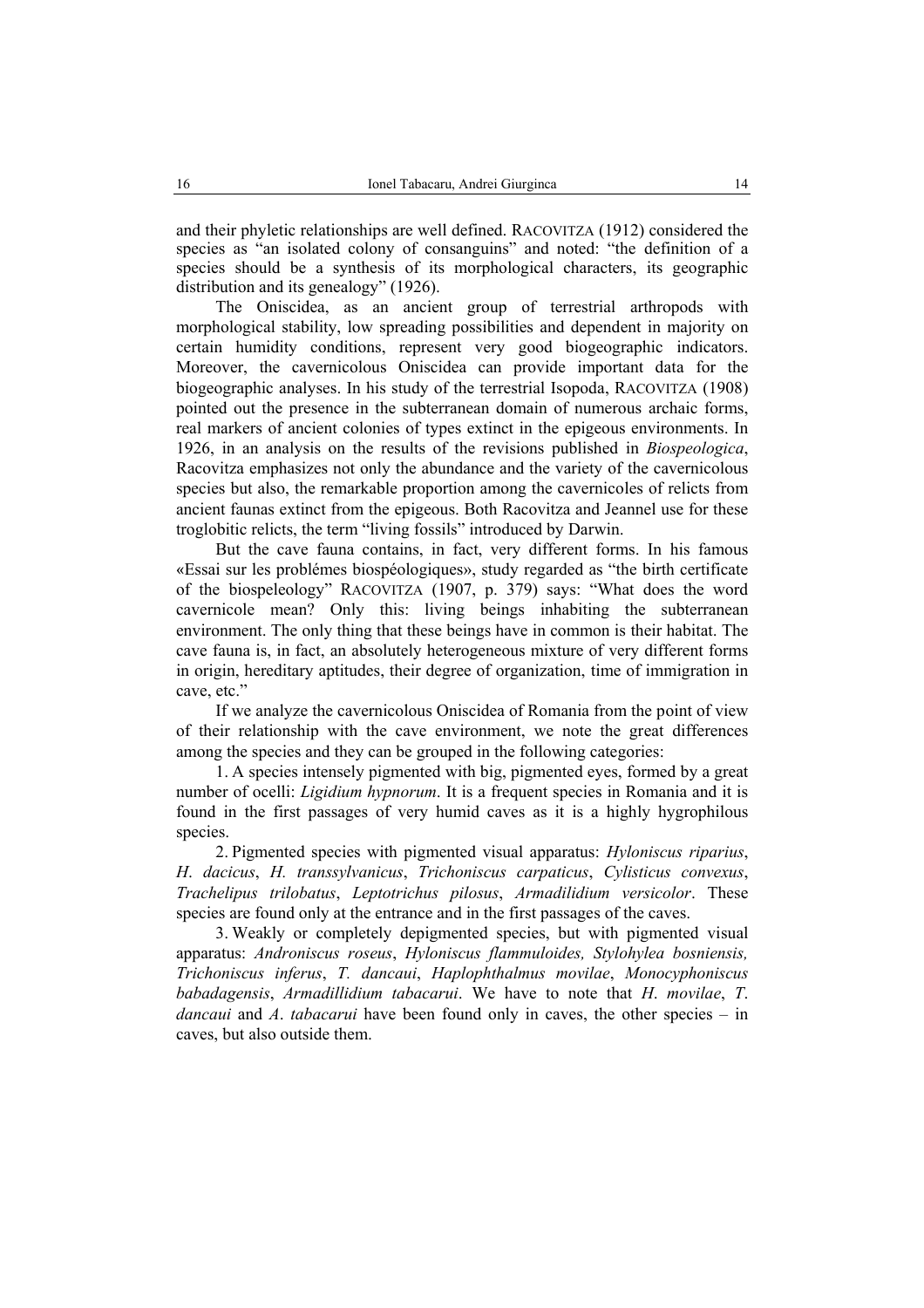4. A species completely depigmented and without visual apparatus, but which was found in the endogeous: *Buddelundiella serbani*. It is an endogeicolous, endemic relict, strictly localized in a station with a thermophylous character and with Sub-Mediterranean floristic elements. We specify that depigmented and blind species of *Buddelundiella* have been found only in caves. Besides, VANDEL in his biospeleology treaty (1964, p.163) points out that it would be completely artificial to establish a precise separation between the endogeous and the cavernicolous species.

5. A species completely depigmented and without visual apparatus living preferentially in caves, often in abundant populations, but is also found outside caves: *Mesoniscus graniger*. RACOVITZA (1907, p.481), analyzing the hypothesis of a possible return of the cavernicoles to their original habitat, gives examples of epigeous species with cavernicolous ancestors. Regarding *Mesoniscus alpicola* Heller, he says: "if its normal station is really under rocks at surface, it is very probably also from a cave founder". VANDEL (1964) points to numerous examples of cavernicoles found normally or occasionally outside the subterranean environment and mentions *Mesoniscus* as a species living both in caves and under big stones in the endogeous.

6. Troglobitic species completely depigmented and without visual apparatus, but belonging to genera containing also pigmented species with a functional visual apparatus: *Trichoniscus racovitzai, T. tuberculatus, T. vandeli, Haplophthalmus caecus, H. tismanicus, Trachelipus troglobius*. All these species are endemic troglobites but they are included in genera with a wide spreading and containing species completely pigmented and with ocelli. *Trachelipus troglobius* is the only troglobitic species of the genus *Trachelipus*.

7. Troglobitic species, completely depigmented and without visual apparatus, belonging to genera containing only troglobitic species or are monotypic genera: *Caucasonethes vandeli, Biharoniscus racovitzai, Biharoniscus fericeus, Banatoniscus karbani, Kithironiscus dobrogicus*; the species *Thaumatoniscellus orghidani* should also be included here, although it was found in the lithoclasicolous at the entrance of a cave. All these species are endemic troglobitic relicts belonging either to endemic genera (*Biharoniscus*, *Banatoniscus*) or to genera with a disjunctive spreading (*Caucasonethes*, *Thaumatoniscellus*, *Kithironiscus*).

In order to analyze the origin and the history of the fauna of cavernicolous Oniscidea of Romania, we have to examine the relationships with the probable centers of origin and dispersion, respectively centers from the Egeida.

The literature data allow us to draw a comparison between the fauna of cavernicolous Oniscidea of Romania with the fauna of Bulgaria and that of Croatia.

Concerning Bulgaria, we have to note in the first place the high number of species, respectively 104 following the data provided by STOITZE ANDREEV (2002). The Oniscidea from Bulgaria have been studied by K. W. Verhoeff, H. Strouhal, Z. Frankenberger, A. Vandel and especially by S. Andreev.

Bulgaria has a great number of caves in the Balkan Mountains (Stara Planina) and in the Rhodope Mountains. Beginning from 1922, they have been intensely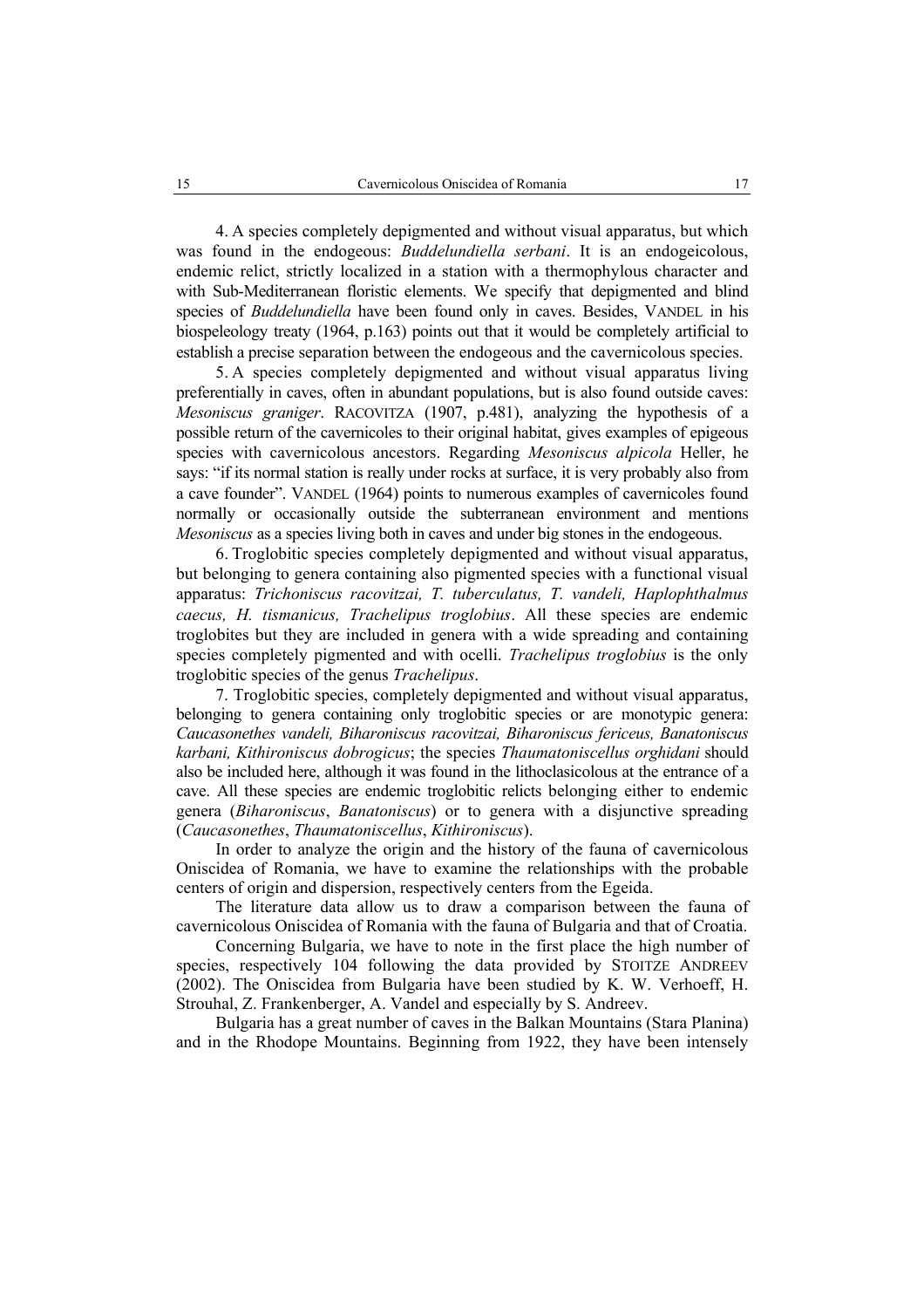explored under from a biospeleological point of view by I. Buresch, then after the war, by P. Tranteev, P. Beron, V. Gueorguev, V. Beshkov. A. Popov, H. Delcev, S. Andreev and more recently by B. Petrov, P. Stoev and T. Ivanova.

As P. BERON (2007) points out, there are 50 species of terrestrial Isopoda in the Bulgarian caves, 23 of them can be regarded as troglobitic. The majority have been discovered in caves from Stara Planina and the Rhodopes, but some of them in caves from isolated stations (the Ruse, Blagoevgrad and Strandja regions). Among the troglobitic species, 21 species belong to the Trichoniscidae family (17 Trichoniscinae and 4 Haplophthalminae) and 2 species are included in the Styloniscidae family. Characteristic for the cavernicolous fauna of Bulgaria are the endemic genera *Bulgaronethes* Vandel, 1967, *Balkanoniscus* Verhoeff, 1926, *Bureschia* Verhoeff, 1926 and *Rhodopioniscus* Tabacaru, 1993. The genus *Bureschia* presents a special interest due to its amphibious way of life and the peculiarities of its mouthparts in connection with its biology. Also, we have to note the troglobitic genera *Tricyphoniscus* Verhoeff, 1936, *Bulgaroniscus* Vandel, 1965, *Beroniscus* Vandel, 1967 and *Vandeloniscellus* Tabacaru, 1993 from the subfamily Haplophthalminae. The presence in the Bulgarian fauna of the Styloniscidae family (the genus *Cordioniscus*) is especially significant as it points out a certain affinity with the Gondwanian fauna and it is absent from the Romanian fauna and that of the Dinarids.

In contrast, in the fauna of Romanian caves (Dobrogea) we find troglobitic species from the Trachelipodidae, Armadillidiidae and Scleropactidae which have no troglobitic representatives in Bulgaria. The presence of the family Scleropactidae (*Kithironiscus* Schmalfuss, 1995) in Romania points to South-Egeidian and Gondwanian affinities.

The Oniscidea of Serbia have been studied by A. Buturovic, Mladen S. Karaman, F. Potocnik, Milika Pljakic, Ivo M. Karaman but the data do not allow us to draw a detailed comparison as there is no synthesis while the *Hyloniscus* and especially the *Trichoniscus* species described from Serbia need a revision. ĆURČIĆ & DECU (2008) list 13 Trichoniscidae from the Serbian caves, but do not specify the troglobitic species. However, we have to point out the remarkable presence in Western Serbia of the species *Alpioniscus metohicus* (Pljakic, 1970) and, especially, the species *Microtitanethes licodrensis* Pljakic, 1977, belonging to the genus *Microtitanethes*, from a group of Dinaric troglobionts (*Titanethes*, *Cyphonethes*, *Microtitanethes*) a group defined by the conformation of the endopodite of the first pleopode (TABACARU, 1993).

The spreading of the species (some troglophilic, others strictly troglobitic) from the group *Trichoniscus inferus* underlines an affinity between the fauna of Oniscidea from the caves of Romania with that of Bulgaria (Stara Planina) and that of Serbia. In 1965, Albert Vandel redescribed the species *Trichoniscus bureschi*  Verhoeff, 1926 (spread in caves from Western and Central Stara Planina) and pointed out that the species *Trichoniscus inferus* described from Rauberhöhle (Peştera Hoţilor) from Băile Herculane thermal spa was not found again and that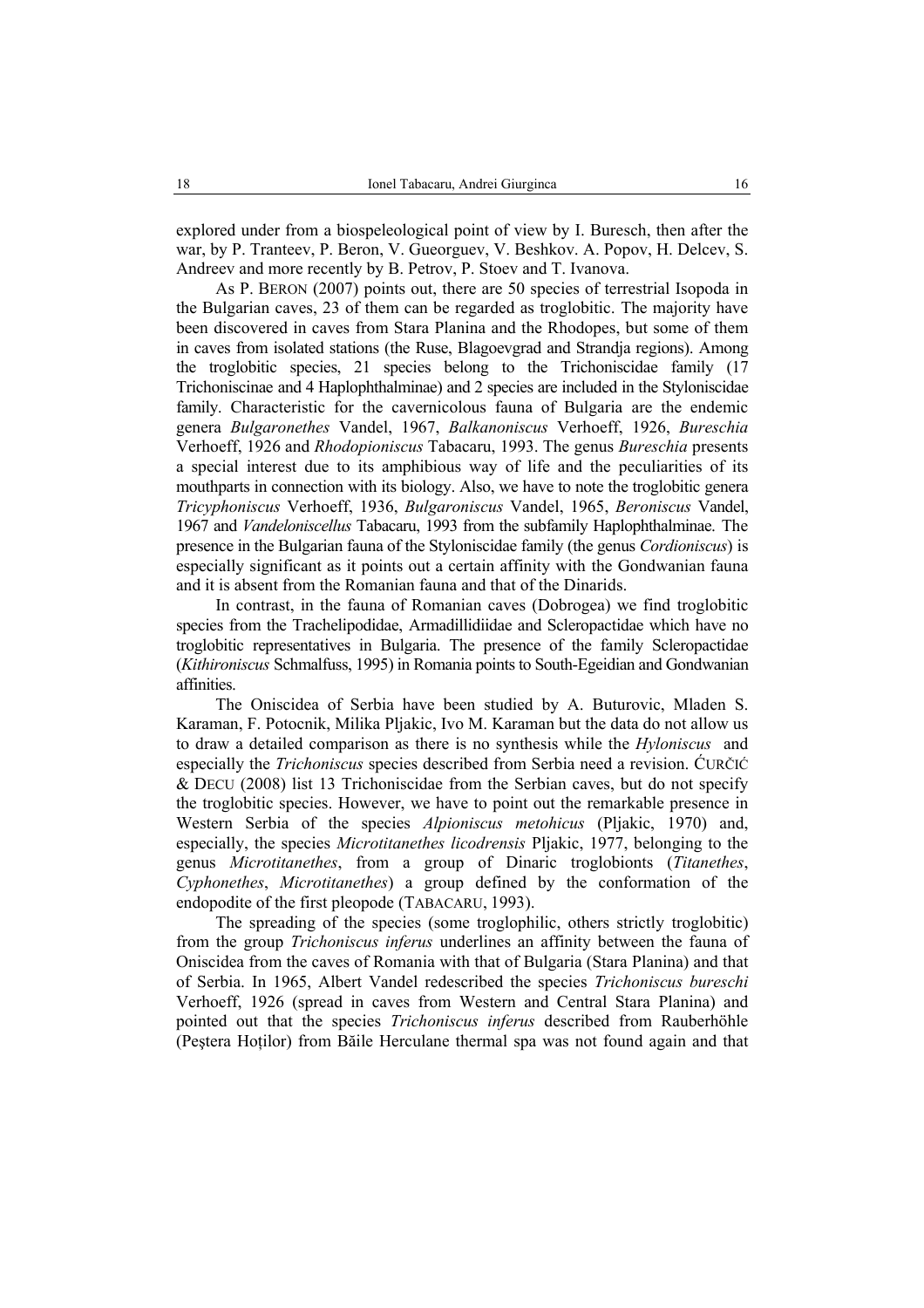based on the Verhoeff's description the two species cannot be differentiated. Only after half a century from the description of *T*. *inferus*, following a period of persistent rainfall, one of the authors (I. Tabacaru) recorded the species in the type locality, represented by a numerous population at the end of the cave around a rimstone formation.

First of all, we could verify the composition of the ocular apparatus at *T*. *inferus*: as Vandel has supposed, there are 3 ocelli and not 2 as Verhoeff pointed out. As a matter of fact, in the Trichoniscidae, there are genera with 3 small ocelli (*Trichoniscus*, *Tachysoniscus*, *Sicilioniscus*, *Stylohylea*, *Escualdoniscus*, *Psachonetes*, *Chasmatoniscus*), genera with 1 big ocellum (*Hyloniscus*, *Protonethes*, *Oritoniscus*, *Phymatoniscus*, *Trichoniscoides*, *Androniscus*, *Miktoniscus*, *Haplophthalmus*) and from both lines may derive the complete disappearance of the visual apparatus, so anophthalmous species, but there are no species with 2 ocelli. Also, by a detailed study of the individuals of *T*. *inferus* in comparison with the description given by Vandel for *T*. *bureschi* we could not find any distinctive characters. The characters recorded at the males of these species are found in populations of *Trichoniscus* spread in the Southern Carpathians in caves situated between the Oltului Valley and the Timiş-Cerna Corridor and at some species described from Serbia by M. A. Pljakic (*T*. *naissensis*, *T*. *serboorientalis*, *T*. *licodrensis*). This group of species (named by us the *Trichoniscus inferus* group after the first species described) can be defined by the following characters: pereiopode 7 male with a brush of curved scales on the sternal-distal edge on the caudal margin; pleopode 1 male has a triangular exopodite with the external side strongly concave delimitating a basal part laterally prolonged by a rectangular or trapezoidal lobe and a narrow terminal part with a rounded apex and lacking hairs; the distal article of the pleopode 1 endopodite without hairs and with more or less obvious transversal striae in the terminal part.

The populations recorded from the Cerna Valley caves (where the Băile Herculane spa is located) are more or less depigmented, but they have 3 pigmented ocelli. As they morphologically correspond with the individuals from Peştera Hoţilor, we consider them as belonging to the species *Trichoniscus inferus* Verhoeff, 1908.

The detailed analysis of the populations from the caves situated between the Oltului Valley and the Cerna Valley, led to the discovery of four new species belonging to the same group of species (as the male characters are corresponding), but are differentiated by the presence of characteristic glandular-piliferous organs (*T*. *racovitzai* Tabacaru, 1995, *T*. *tuberculatus* Tabacaru, 1996, *T*. *vandeli* Tabacaru, 1996 and *T*. *dancaui* Tabacaru, 1996). Still problematic is the species identity of the completely depigmented and without ocelli populations (also lacking glandular-piliferous organs) found in caves from Northern Oltenia (*Trichoniscus*  aff. *inferus*). In numerous captive breeding experiments made in the laboratory from Cloşani Cave, we have tried to crossbreed individuals from these populations with individuals from *Trichoniscus inferus*, but no hybrids were obtained and as such, it seems they are not interfertile.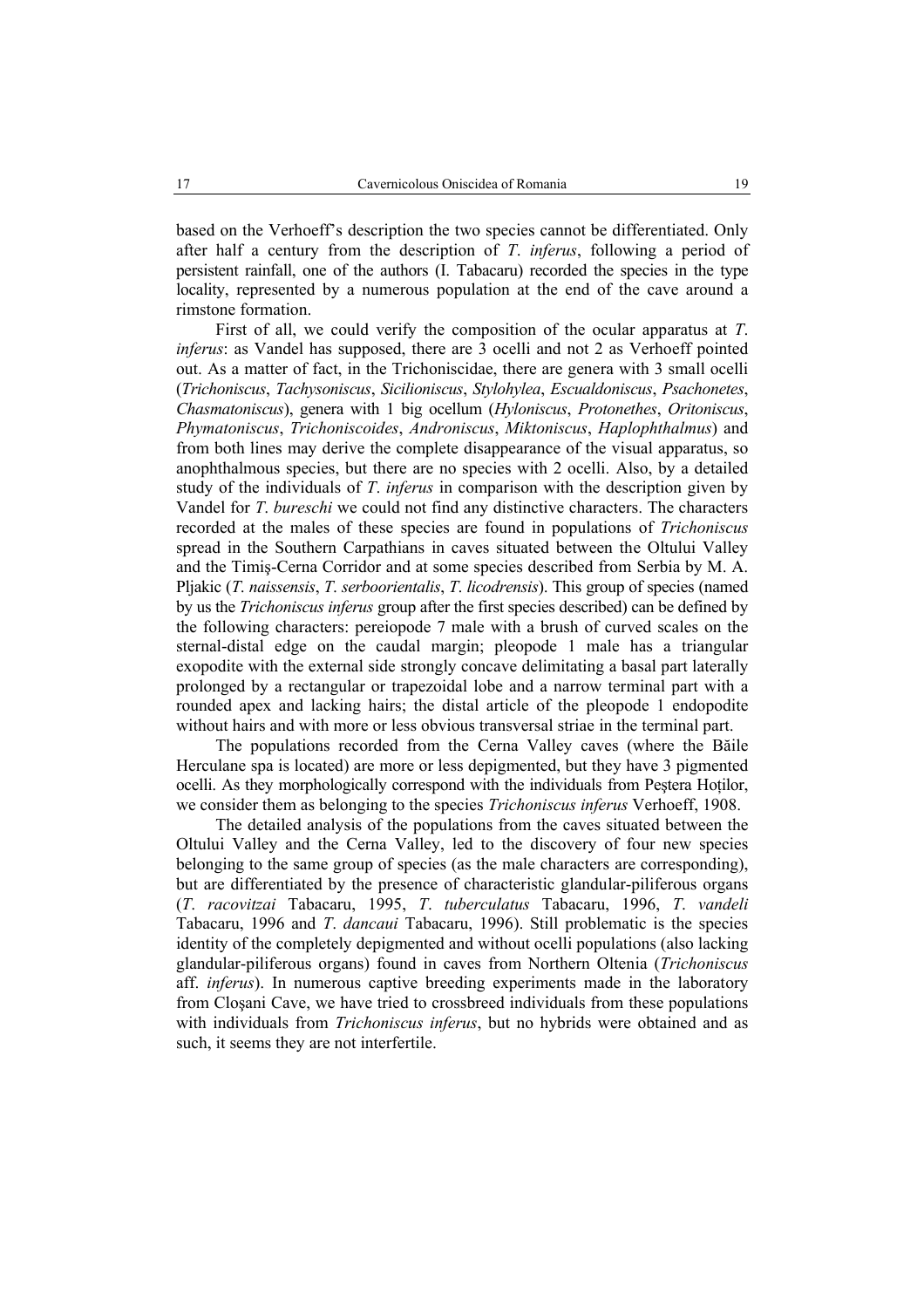As a consequence, we consider that the species *T*. *inferus*, *T*. *dancaui*, *T*. *bureschi*, *T*. *naissensis* and *T*. *licodrensis* (with 3 pigmented ocelli) are probably troglophilous, while the species *T*. *racovitzai*, *T*. *tuberculatus*, *T*. *vandeli*, *T*. *serboorientalis* and *T*. aff. *inferus* (completely depigmented and without a visual apparatus) are strictly troglobitic. Generally, in caves there is only one species from the *inferus* group with the exception of Cloşani Cave, where there are two: *T*. *dancaui* (in the corridors close to the entrance) and *T*. aff. *inferus* (in the deepest part of the cave).

Also, we have to note the similarity between the species *Hyloniscus flammuloides* Tabacaru, 1972 and *Hyloniscus flammula* Vandel, 1965, described from Bulgaria and the sole troglobitic species of the genus *Hyloniscus*.

From the point of view of the karst and the cavernicolous fauna, Croatia is one of the most interesting regions of Europe. There is a high number of terrestrial Isopoda in the fauna of Croatia: J. Bedek, St. Taiti & S. Gottstein list 130 species and 30 subspecies, among which 57 species and 17 subspecies are endemic for Croatia. The Oniscidea of Croatia have been studied by K. W. Verhoeff, A. Arcangeli, A. Kesselyak, H. Strouhal, Z. Frankenberger, A. Vandel, A. Buturovic, Mladen Karaman, F. Potocnik, Ivo M. Karaman, St. Taiti and J. Bedek.

The catalogue of the Croatian fauna of Oniscidea of J. BEDEK, ST. TAITI & S. GOTTSTEIN (2011) lists 35 species and 5 subspecies of troglophile and troglobitic species of Oniscidea found in 557 caves. 19 species and a subspecies are regarded as troglobitic, all belonging to the Trichoniscidae family (16 species of Trichoniscinae, 2 species of Haplophthalminae and one of Thaumatoniscellinae).

A characteristic of the Croatian fauna of cavernicolous Oniscidea is the high number of species from the genus *Alpioniscus* Racovitza, 1908. This genus is represented only by troglobitic species spread from Spain (Catalonia) to the Greek mainland and islands, but the highest number of species is known from the caves of the Dinarids.

But the spreading of the genus does not pass eastwards beyond the Morava Corridor, in the Carpathians or in the Balkans. The genera *Aegonethes* Frankenberger, 1938, *Titanethes* Schiödte, 1849, *Cyphonethes* Verhoeff, 1926, *Strouhaloniscellus*  Tabacaru, 1993 are characteristic for the Dinarids, but they also do not pass eastwards beyond the Morava Corridor and are absent from Serbia, Bulgaria and Romania.

The Romanian fauna of cavernicolous Oniscidea and that of Croatia have in common the presence of the troglophile species *Mesoniscus graniger* and *Androniscus roseus*. A remarkable fact is the discovery from a cave in Northern Croatia of the species *Thaumatoniscellus speluncae* Karaman, Bedek, Horvatovic, 2009 belonging to the genus *Thaumatoniscellus* Tabacaru, 1973 (Thaumatoniscellinae subfamily) known initially only from the Southern Carpathians with the species *Thaumatoniscellus orghidani* Tabacaru, 1973.

ALBERT VANDEL (1969) remarked that the biogeographic data resulting from the study of the spreading of the terrestrial Isopods agree perfectly with those resulting from the study of the Diplopoda, as Karl Strasser had formulated them.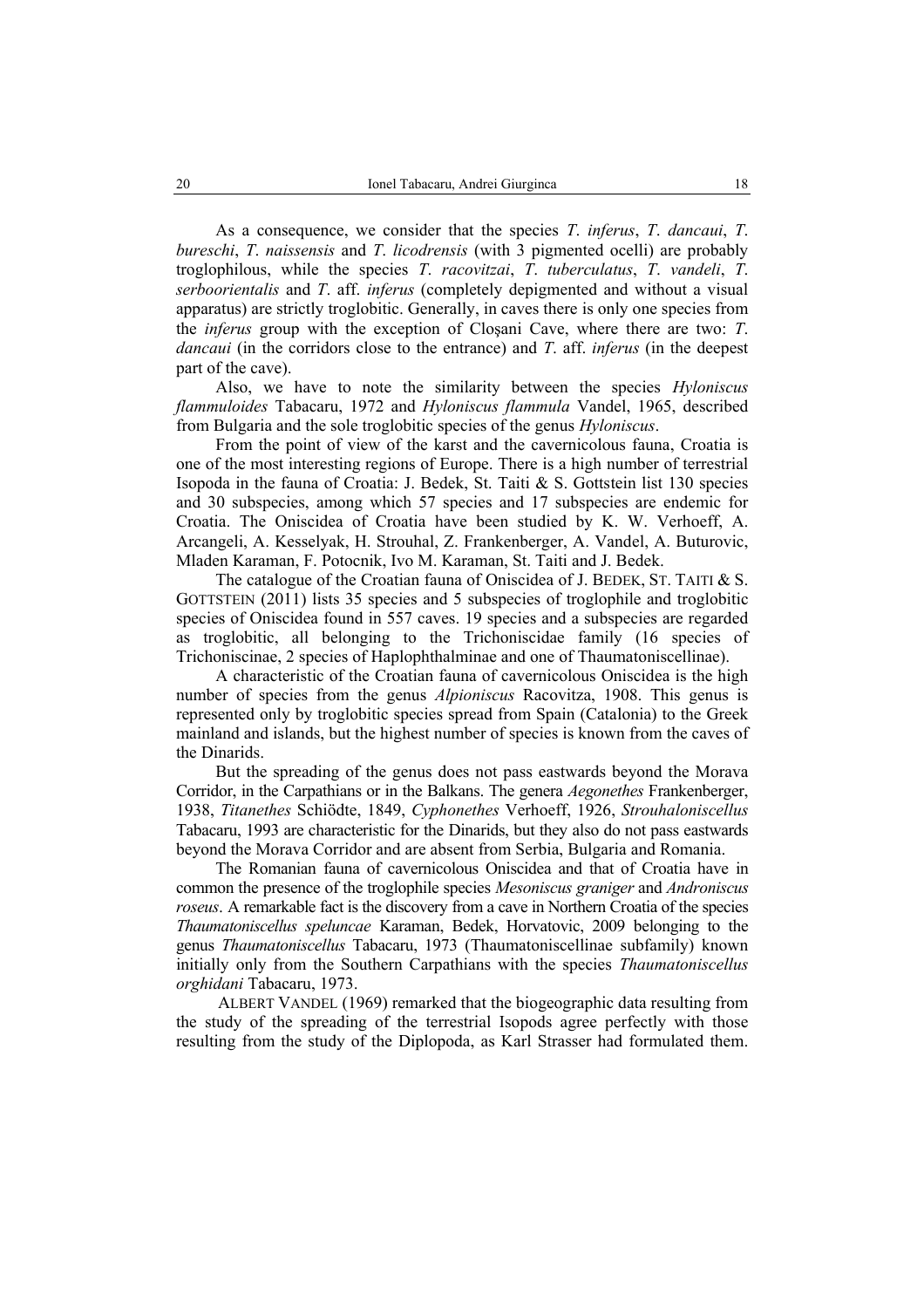VANDEL points out: "Il ne s'agit là d'un hazard. Cet accord prouve que, lorsque le biogéographe fait appel à des indicateurs présentant le même mode de vie, et possedant des moyens de dispersion analogues, l'analyse systématique et biogéographique conduit à formuler des conclusions analogues, sinon identiques".

The biogeographic researches regarding the cavernicolous Diplopoda from Romania (TABACARU, 1968; TABACARU, GIURGINCA, VĂNOAICA, 2003) and those regarding the Carpathians, the Balkan Peninsula or Europe (TABACARU, 1969, 1970B, 1970C) allow us to draw a comparison with the data resulting from the study of the cavernicolous Oniscidea.



Fig. 1. Biogeographic barriers for the Oniscidea of Romania: 1. Timok Valley; 2. Timiş-Cerna Corridor; 3. Mureş River; 4. Olt River.

Although the cavernicolous Diplopoda are represented by a higher number of species than the cavernicolous Oniscidea, there are a series of aspects obviously common between the two groups.

In the first place, for both groups, Romania, respectively the Banatului Mountains, the Southern Carpathians, the Apuseni Mountains and Central Dobrogea, mark the northernmost limit of the spreading of the various phyletic lineages with troglobitic representatives.

Similarly, we can note the existence of the same barriers separating the spreading of the various lineages. Just like in the case of the troglobitic Diplopoda, the troglobitic Oniscidea have not been found in the Southern Carpathians, east of the Olt Valley. JEANNEL (1931, 1943) was the first to emphasize the importance of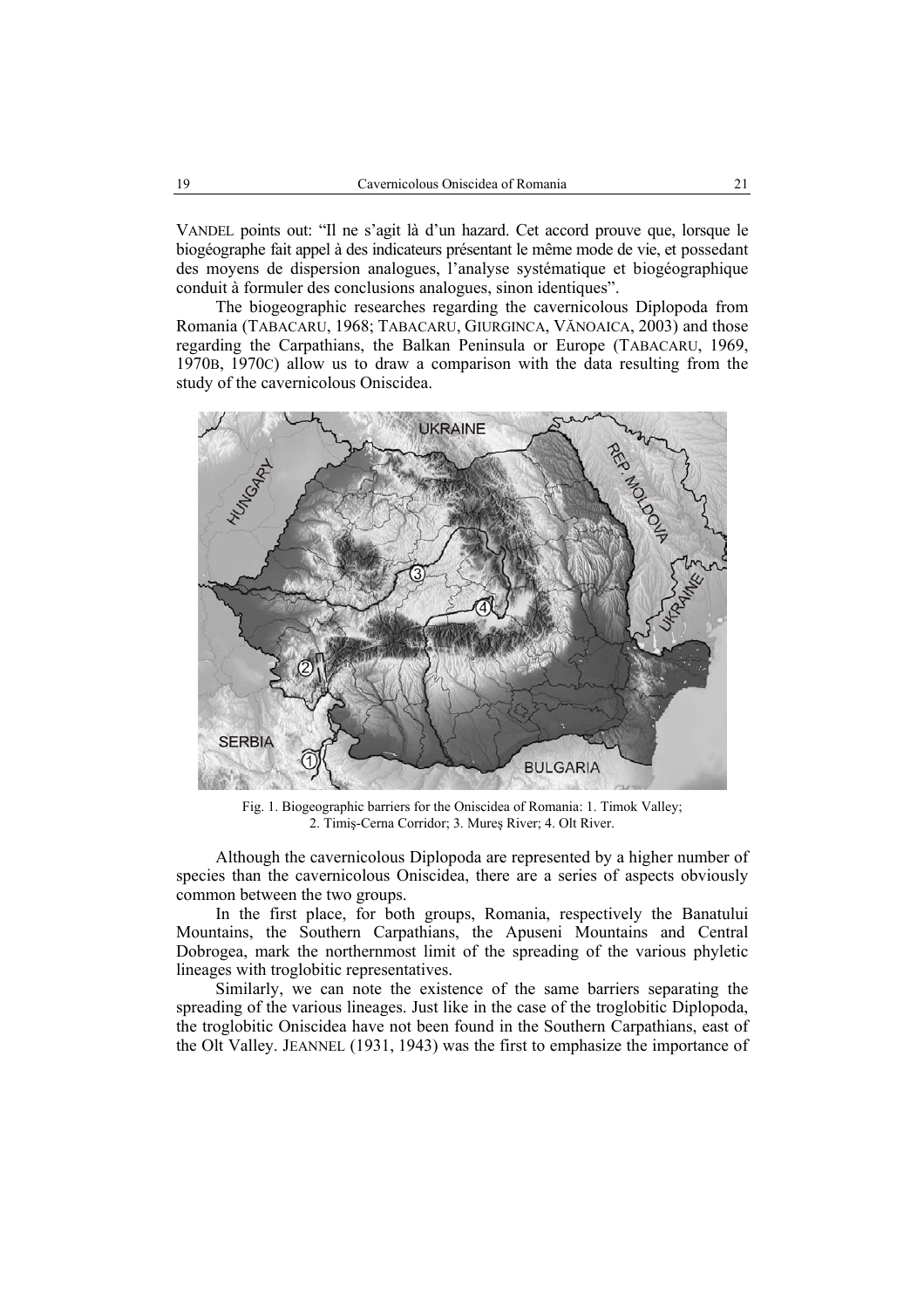the Olt Valley as a biogeographic barrier limiting the spreading of the troglobitic fauna in the Southern Carpathians.

On the other side, as we have pointed out for the Diplopoda (DANCĂU  $\&$ TABACARU, 1964, 1969; TABACARU, 1969), the Timiş-Cerna Corridor separates distinctly different troglobitic lineages. Regarding the Oniscidea, the Banatului Mountains harbor the haplophthalmid *Banatoniscus karbani*, while the Southern Carpathians the species *Haplophthalmus tismanicus* and especially the group *Trichoniscus inferus*, among which *T*. *racovitzai*, *T*. *tuberculatus* and *T*. *vandeli* are strictly troglobitic. The Mureş Corridor separates to the north, in the Apuseni Mountains, the troglobitic oniscids *Haplophthalmus caecus* and the genus *Biharoniscus* with two species – *B*. *racovitzai* and *B*. *fericeus*. As we have seen, there are, just like in the case of the Diplopoda, separate affinities, on the one side with Stara Planina and with the South-Danube Carpathians (*Hyloniscus flammuloides* and with the group *Trichoniscus inferus*) and on the other side with the Dinarids (*Thaumatoniscellus*).

Similarly with Diplopoda, in Dobrogea, we find completely different lineages of cavernicolous Oniscidea than in the Carpathians, pointing to affinities with other regions. Thus, in the caves of Dobrogea we find the genus *Caucasonethes*  Verhoeff, 1932, a genus represented in the Caucasus Mountains by one species, *Caucasonethes borutzkyi* Verhoeff, 1932, and one species in Dobrogea – *Caucasonethes vandeli* Tabacaru, 1993. Closely related (perhaps synonymous) with *Caucasonethes*, is the genus *Tauronethes* Borutzky, 1949 with the species *T*. *lebedinskyi* Borutzky, 1949 in a cave from Crimea. The genus *Kithironiscus* Schmalfuss, 1995 has one species in the Kithira Island (*K*. *paragamiani* Schmalfuss, 1995) and another one in Southern Dobrogea – *K*. *dobrogicus* Tabacaru & Giurginca, 2003. Also endemic for the fauna of Dobrogea, are the species *Haplophthalmus movilae*, *Trachelipus troglobius* and *Armadillidium tabacarui*.

These affinities with the Dinarids, the Eastern Balkan Peninsula and with the Caucasus and Crimea points to the origin of the lineages of the troglobitic Romanian Oniscidea, respectively from centers of origin from the fauna of the landmass called Egeida by Jeannel.

The troglophilic (or perhaps originally troglobitic) *Mesoniscus graniger* raises special problems in contrast with the troglobitic Oniscidea at which we can argue (similarly with the troglobitic Diplopoda) a migration northward of their ancestors considering their centers of origin in the Egeidian landmass. The northern spreading limit of *M*. *graniger* does not coincide with the northern spreading limit of the troglobitic Oniscidea, as it reaches the Northern Carpathians. The genus *Mesoniscus* Carl, 1906 includes two species (GRUNER & TABACARU, 1963): 1. *M*. *alpicola* (Heller, 1858) is found in the Alps, respectively in the Lombard Alps (Italy) and especially in the North-eastern Alps (Austria); 2. *M*. *graniger* (Frivaldsky, 1865) spread in the entire Carpathian chain, beginning from the Northern Carpathians (Slovakia), the Romanian Carpathians, South-Danube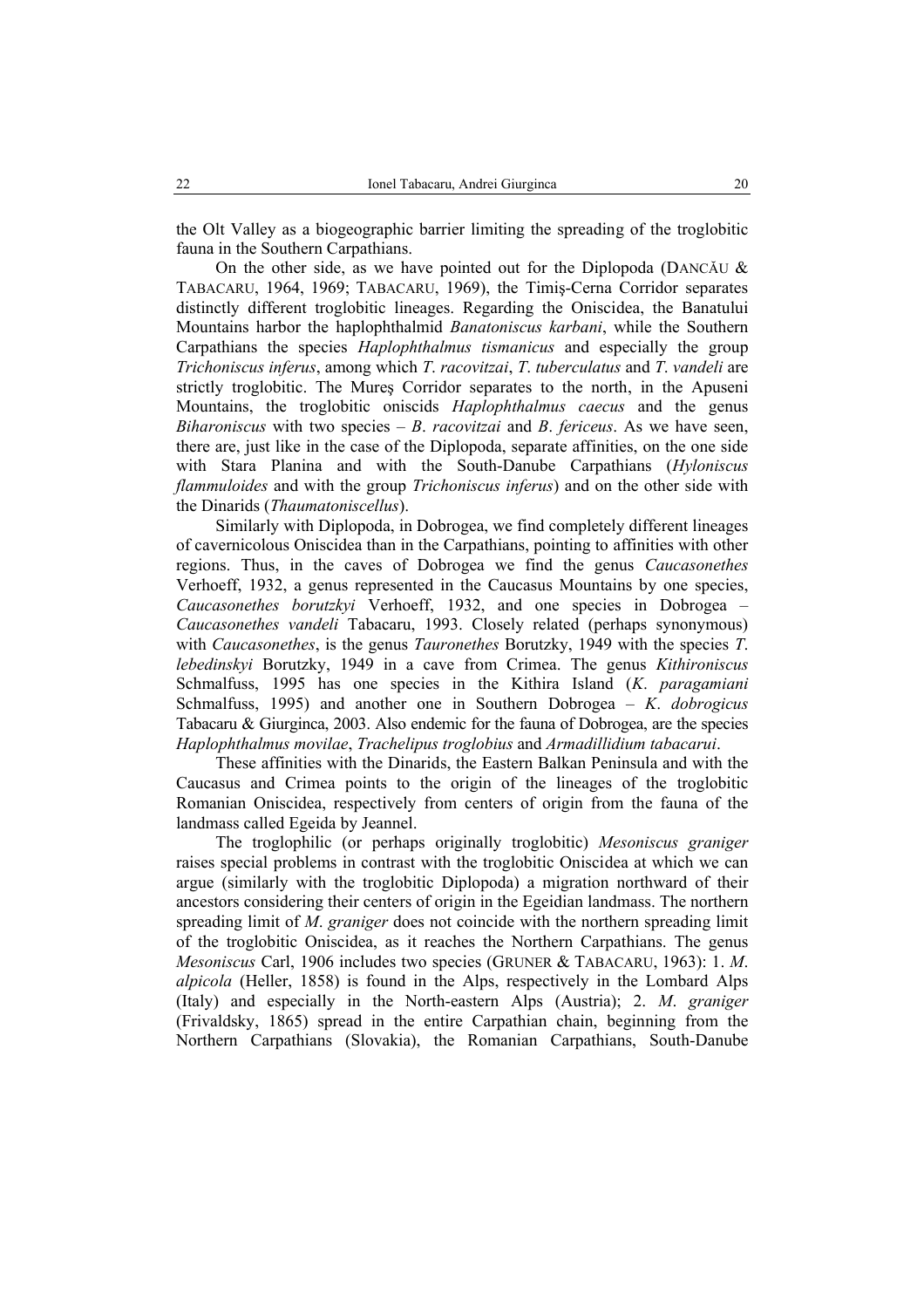Carpathians (Serbia), the Dinarids (Serbia, Bosnia and Hertzegovina) and the Julian Alps (Slovenia and Italy) (GIURGINCA, 2005, 2009).

There are various hypotheses on the origin of *M*. *graniger*. Based on morphological-systematic reasons, TABACARU (1969) at the  $V<sup>th</sup>$  Speleological Congress, considered the species *M*. *alpicola* as the more primitive and so the Alps are probably the center of origin of the genus which leads to the question if *M*. *graniger* has a Northern Carpathian origin and from there it migrated southward along the Carpathian chain to the Dinarids and the Julian Alps or, of contrary, it has a South Alpine – Illyric origin and migrated northward from the Dinarids to the Carpathians up to the Northern Carpathians. M. PLJAKIC (1977) suggests two possibilities: a). from its original spreading area (Dinarids), *M*. *graniger* had migrated to the Carpathians in Eastern Serbia and from there further on in the Romanian Carpathians up to the Northern Carpathians; b). the ancestor of the genus *Mesoniscus* had inhabited the entire present-day areal of the genus, but the evolution of the Paratethys led to the separation and the evolution of two distinct species. In our opinion, the emergence of the species *M*. *graniger* in its entire areal (so wide and so fragmented in time) is highly improbable and that there should have been a center of origin. After a detailed analysis of the spreading and the migration of this species, A. GIURGINCA (2005, 2009) argues strongly for a southern (Illyric) origin of the species *M*. *graniger* based on the presence of landbridges between the Alps and the Dinarids before the formation of the Alps-Bohemian Massif-Carpathians connection. The subsequent isolation of the Dinarids from the Alps and also from the Carpathians further enforces this hypothesis. Therefore, we might regard the species *M*. *graniger* as an ancient Dinaric element and not a Carpathian one.

This migration, from a South-East Alpine – North Dinaric center, along the Dinarids up to the Carpathians, is similar to the migration, among Diplopoda, of the Typhloiulini tribe (TABACARU, 1970B; TABACARU, GIURGINCA & VĂNOAICA, 2003). But the Typhloiulini cross eastwards into Stara Planina. Possibly, the migration of *M*. *graniger* was blocked by a corridor situated on the Timok Valley.

#### REFERENCES

ANDREEV, S., *Trois nouvelles espèces des genres* Cordioniscus *et* Trichoniscus *(Isopoda: Oniscidea) et nouvelles doneés sur les Isopodes terrestres de la Bulgarie*. Hist. nat. bul. **15**, p. 55–72, 2002.

BEDEK, J., TAITI, S., GOTTSTEIN, S., *Catalogue and atlas of cave-dwelling terrestrial isopods (Crustacea: Oniscidea) from Croatia*. Nat. Croat. **20** (2): 237–354, 2011.

BERON, P., *Terrestrial Cave Animals in Bulgaria* in V. Fet & A. Popov (Eds.). Biogeography and Ecology of Bulgaria, Monographiae Biologicae, 82: 493–526, Springer, 2007.

*ACKNOWLEDGEMENTS*. The authors warmly thank their colleague Cristian-Mihai Munteanu for all his help and support. This paper was supported by Programme 1, Project 1 of the "Emile Racovitza" Institute of Speleology of the Romanian Academy.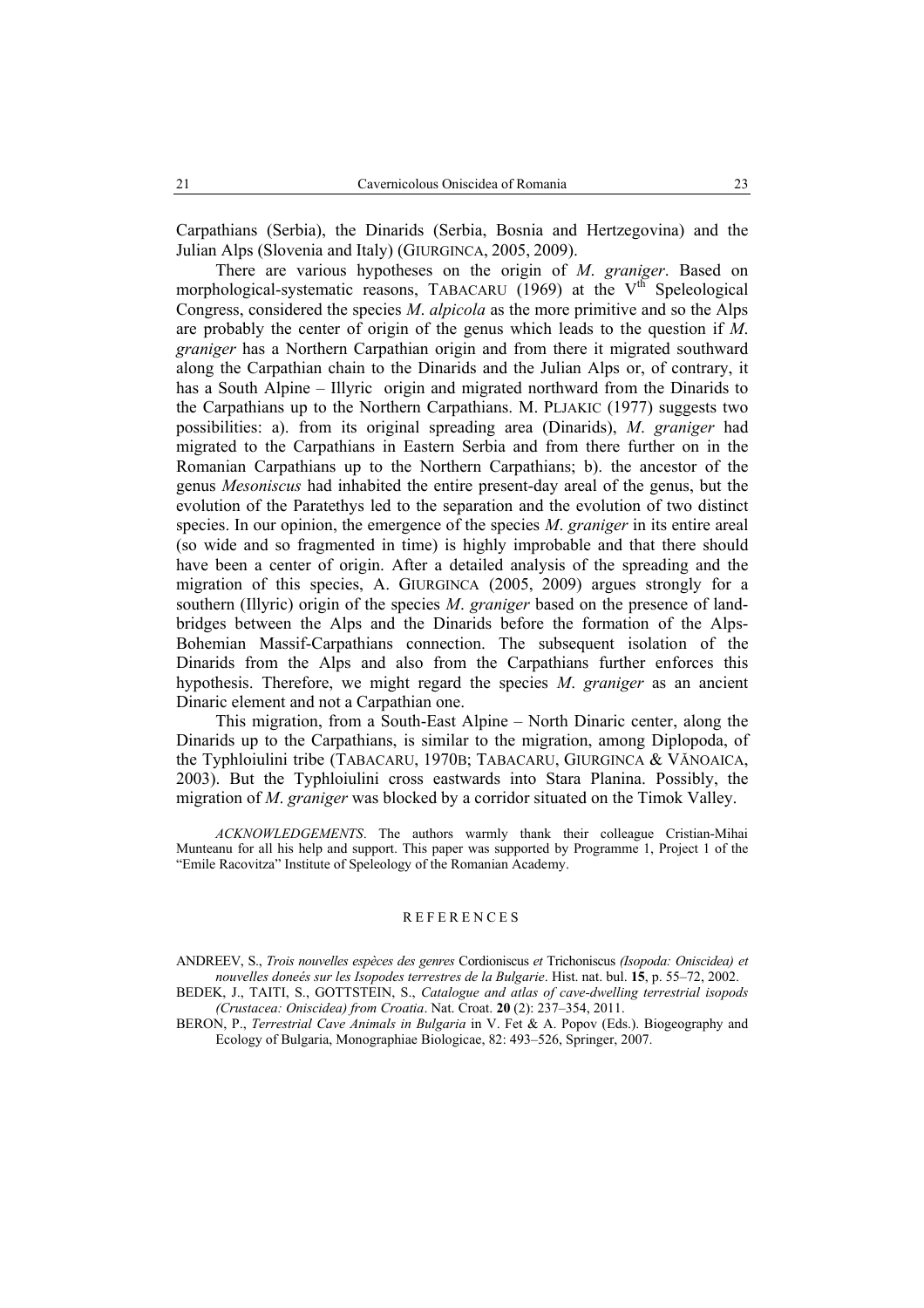CHAPPUIS, P. A., *Die Gattung* Mesoniscus *Carl (Crust. Isop.)*. Rev. Suisse Zool., **51**: 267–280, 1944.

- ĆURČIĆ, B.P.M., DECU, V., *Cave-dwelling invertebrates in Serbia*. Advances in Arachnology and Developmental Biology. Papers dedicated to Prof. Dr. Božidar Ćurčić. S. E. Makarov & R. N. Dimitrijević (Eds.) 2008. Inst. Zool., Belgrade; BAS, Sofia; Fac. Life Sci., Vienna; SASA, Belgrade & UNESCO MAB Serbia. Vienna – Belgrade – Sofia, Monographs, **12,** 201–207, 2008.
- DANCĂU, D., TABACARU, I., *Observaţii zoogeografice asupra faunei cavernicole din Oltenia şi Banat*. Trav. Inst. Spéol. "É. Racovitza", t. **3**, p. 293–340, 1964.
- DANCĂU, D., TABACARU, I., *Contribution à la connaissance de l'origine et de la répartition de la faune cavernicole des Carpates méridionales*. Actes du IV Congrès International de Spéléologie en Yougoslavie (IX 1965), Ljubljana, **4–5**: 53–61, 3, 1969.
- DUMITRESCU, M., ORGHIDAN, T., TANASACHI, J., GEORGESCU, M., *Contribuţii la studiul monographic al Peşterii de la Limanu*. Lucr. Inst. De Speol. « E. Racoviţă », t. **4**: 21–58 (1965).
- GIURGINCA, A., *The spreading of the genus* Mesoniscus *in the Romanian Carpathians*. Trav. Inst. Spéol. "É. Racovitza", t. **39–40** (2000–2001), p. 13–24, 2003.
- GIURGINCA, A., Mesoniscus graniger dragani *n. ssp*. *from the caves of Valea Sighiştelului and Valea Crăiasa*. *The granulation at* Mesoniscus graniger*.* Trav. Inst. Spéol. "É. Racovitza", t. **39–40** (2000–2001), p. 45–56, 2003.
- GIURGINCA, A., *Contribution to the historical biogeography of the Oniscidean lineage* Mesoniscus *(Microcheta, Isopoda, Crustacea)*. Trav. Inst. Spéol. "É. Racovitza", t. **43–44**: 75–90, 2004–2005.
- GIURGINCA, A., *Aspects concerning the genus* Mesoniscus*. Morphology, Spreading, Historical Biogeography*. Ed. Politehnica Press, 124 p., 2009.
- GIURGINCA, A., ĆURČIĆ, S. B.. A check-list of Oniscidea (Isopoda, Crustacea) from Dobrogea (Romania). *Archives of Biological Sciences*, Belgrade, **55** (1–2), p. 39–44, 2003.
- GIURGINCA, A., NAE, A., *Some data regarding the spreading of* Mesoniscus graniger *(Isopoda, Oniscidea, Microcheta) in the Piatra Craiului Massif*. Arch. Biol. Sci. Belgrade, **56** (3–4): 93–96, 2004.
- GIURGINCA, A., VĂNOAICA, L., *Data concerning the Oniscidea and the Diplopoda from the Vârghişului Gorge complex reserve*. Trav. Inst. Spéol. "É. Racovitza", t. **45–46** (2006–2007), p. 51 – 58, 2007.

GIURGINCA, A., NAE, A., POPA, I., *Oniscidea (Isopoda, Malacostraca) from Piatra Craiului National Park in Romania*. Arch. Biol. Sci. Belgrade, **58** (1): 25–29, 2006.

- GIURGINCA, A., NAE, A., VĂNOAICA, L., *Species of Oniscidea and Araneae from the Movile Cave drillings*. Trav. Inst. Spéol. "É. Racovitza", t. **48**: 31–44, 2009.
- GRUIA, M., GIURGINCA, A., Haplophthalmus movilae *(Isopoda, Trichoniscidae), a new troglobitic species from Movile Cave, Dobruja, Romania*. Mitt. Hamb. Mus. Inst., **95** : 133–142, 1998.
- GRUIA, M., IAVORSCHI, V., SÂRBU, Ş., Armadillidium tabacarui *(Isopoda: Oniscidea: Armadillididae) a new troglobitic species from a sulfurous cave in Romania*. Proc. Biol. Soc. Wash., **107** (4): 69–106, 1994.
- GRUNER, H. E., TABACARU, I., *Revision der Familie Mesoniscidae Verhoeff, 1908 (Isopoda, Oniscoidea)*. Crustaceana, **6**: 15–34, 1963.
- JEANNEL, R., *Origine et evolution de la faune cavernicole du Bihar et des carpates du Banat*. Archivio Zoologico Italiano, **16**: 47–60, 1931.
- JEANNEL, R., *Les fossils vivants des caverns*. Ed. Gallimard, Paris, 321 p., 1943.
- JEANNEL, R., RACOVITZA, E.-G., Enumération des Grottes visitées, 1918-1927 (7<sup>e</sup> sér). Arch. Zool. Exp. Gén. **68,** p. 608, 1929.
- JEANNEL, R., RACOVITZA, E.-G., Enumération des Grottes visitées, 1927-1949 (8<sup>e</sup> sér). Arch. Zool. Exp. Gén. **68,** p. 608, 1951.
- KARAMAN, I. M., ČEMERLIĆ, D., Trichoniscoides mladeni *n. sp. and* Androniscus roseus transsylvanicus *Radu, 1960 (Isopoda, Oniscidae, Trichoniscidae), two interesting species in the fauna of Serbia (Yugoslavia)*. Arch. Biol. Sci., **54** (1–2): 65–68, 2002.
- NEGREA, ŞT., NEGREA, A., *Sur les associations de plancher des grottes du Banat (Roumanie)*. Trav. Inst. Spéol. "É. Racovitza", t. **16**, p. 99–139, 1977.
- NEGREA, ŞT., NEGREA, A., KARBAN, G., *Grottes explorées dans les Vallés Luca, Comarnic et Topliţa (Banat, Roumanie) et leur faune*. Trav. Inst. Spéol. "É. Racovitza", t. **32**, p.131–154, 1993.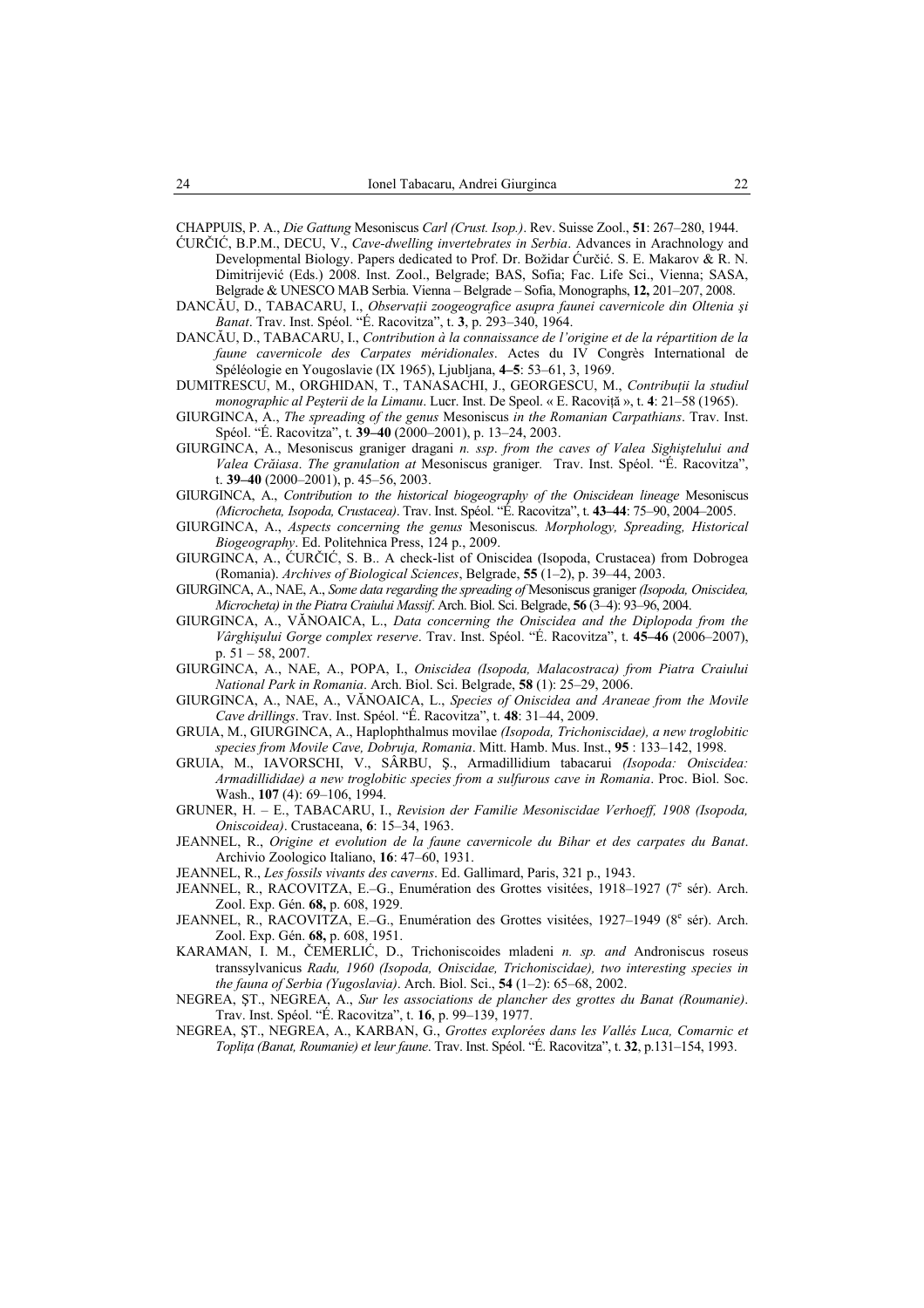- NITZU, E., GIURGINCA, A., ILIE, V., VĂNOAICA, L., *First note on the edaphic and subterranean fauna from the evaporitic karstic regions of Romania*. Trav. Inst. Spéol. "É. Racovitza", t. **37–38** (1998 – 1999): 143–158, 2002.
- NITZU, E., POPA, I., GIURGINCA, A., *Invertebrate fauna (Coleoptera, Collembola, Diplopoda, Isopoda) collected in the karst areas of the Aninei-Locvei Mountains*. Trav. Inst. Spéol. "É. Racovitza", t. **50**, p. 15–35, 2011.
- ORGHIDAN, T., DUMITRESCU, M., *Studiu monografic al complexului carstic din defileul Vîrghişului*. Lucr. Inst. de Speol. « E. Racoviţă », t. **1 – 2**, p. 69–178, 1962–1963.
- PLJAKIC, M., *Les relations taxonomiques et biogeographiques des lignées evolutives primitives des Oniscoides inferieurs de la Yougoslavie, en particulier, des elements de la faune cavernicole de la Serbie*. Posebna Izdania, Kniga DIV, Ed. Srpska Akademia Nauka I Umetnosti, Beograd, 184 p., 1977.
- RACOVITZA, E. G., *Essai sur les problèmes biospéologiques*. Biospeologica I, Arch. Zool. Exp. Gén. **6** : 371–488, 1907.
- RACOVITZA, E. G., *Isopodes terrestres (Seconde Série)*. Biospeologica IX, Arch. Zool. Exp. Gén. **9**  (5): 239–415, 1908.
- RACOVITZA, E. G., *Cirolanides (Première Série)*. Biospeologica XXVII, Arch. Zool. Exp. Gén. **X**  (5): 203–329, 1912.

RACOVITZA, E. G., *Biospeologica*. Trav. Inst. Spéol. Cluj, **1** (1) : 42–50, (1920–1924), 1926.

- RADU, V. G., *Nouvelles espèces de* Porcellio : Porcellio varei *n.sp. et* Porcellio Racovitzai *n. sp.* C. R. des Séances du Cercle Zool. Cluj, p. 7–9, 1947–1948.
- RADU, V. G., Haplophthalmus caecus, *o nouă specie de isopod terestru în fauna Republicii Populare Române*. Acad. R.P.R., Bul. şt., Secţ. biol., t. **7**, p. 803–815, 1955.
- RADU, V. G., *Ordinul Oniscoidea, Oniscoidee inferioare*. In Fauna României.t. **4** (13), 168 p. 1983.
- RADU, V. G., *Isopoda, Oniscoidea, Crinocheta*. In Fauna României.t. **4** (14), 155 p. 1985.
- SCHMALFUSS, H., *World catalog of terrestrial isopods (Isopoda: Oniscidea)* Stuttgarter Beiträge zur Naturkunde, 1st series, **654**: 1–341, (2003) – revised and updated version (http://www.oniscidea-catalog.naturkundemuseum-bw.de/Cat\_terr\_isop.pdf).
- SCHMALFUSS, H., Utopioniscus kuehni *n.gen., n.sp. Isopoda, Oniscidea, Synocheta from submarine caves in Sardinia*. Stuttgarter Beiträge zur Naturkunde, 1st series, **677**: 1–21, 2005.
- TABACARU, I., Biharoniscus racovitzai *n.g., n.sp., nouvel Isopode terrestre cavernicole de Roumanie*. Ann. Spéléol., t. **18** (4), p. 473–481, 1963.
- TABACARU, I., *Contribuţii la cunoaşterea originii şi istoriei răspândirii Diplopodelor cavernicole din România*. Lucr. Inst. Speol. "E. Racoviţă", t. **8**: 149–161, 1968.
- TABACARU, I., *Über die Verbreitung der cavernicolen Landisopoden der Balkanhalbinsel und der Karpatengebiete.* 5. Internationaler Kongress für Speläologie, Stuttgart, Bd. **4**: 1–5, 1969.
- TABACARU, I., *Description d'une nouvelle espèce cavernicole du genre* Haplophthalmus *(Crustacea, Isopoda)*. Trav. Inst. Spéol. "É. Racovitza", t. **9**, p. 151–158, 1970a.
- TABACARU, I., *Sur l'origine de la faune des Diplopodes des Carpates*. (1er Congrès International de Myriapodologie, Paris –1968), Bull. Muséum National Hist. Nat. Paris, 2e Sér., T. **41** (2): 139–143, 1970b.
- TABACARU, I., *Sur la répartition des Diplopodes cavernicoles Européens*. Livre du centenaire Émile G. Racovitza 1868–1968, ( Travaux du colloque – Cluj, Sept. 1968): 421–443, 1970c.
- TABACARU, I., *Sur une nouvelle espèce cavernicole du genre* Buddelundiella *Silvestri (Crustacea, Isopoda) de Roumanie*. Trav. Inst. Spéol. "É. Racovitza", t. **10**, p. 217–229, 1971.
- TABACARU, I., *Contribution á l'étude du genre* Hyloniscus *Verhoeff (Crustacea, Isopoda) I. Deux nouvelles espèces du groupe* flammula. Trav. Inst. Spéol. "É. Racovitza", t. **11**, p. 233 – 246, 1972.
- TABACARU, I., *Contribution á l'étude du genre* Biharoniscus *Tabacaru (Crustacea, Isopoda, Oniscoidea)*. Trav. Inst. Spéol. "É. Racovitza", t. **12**, p. 121–125, 1973.
- TABACARU, I., Thaumatoniscellus orghidani n.g., n.sp. *(Isopoda, Oniscoidea, Trichoniscidae)*. Livre du Cinquantenaire de l'Institut de Spéologie « Emile Racovitza », p. 236–247, 1973.
- TABACARU, I., *Sur une nouvelle espèce du genre* Trichoniscus *de Roumanie,* T. carpaticus *n. sp. (Crustacea, Isopoda)*. Trav. Inst. Spéol. "É. Racovitza", t. **13**, p. 9 –21, 1974.